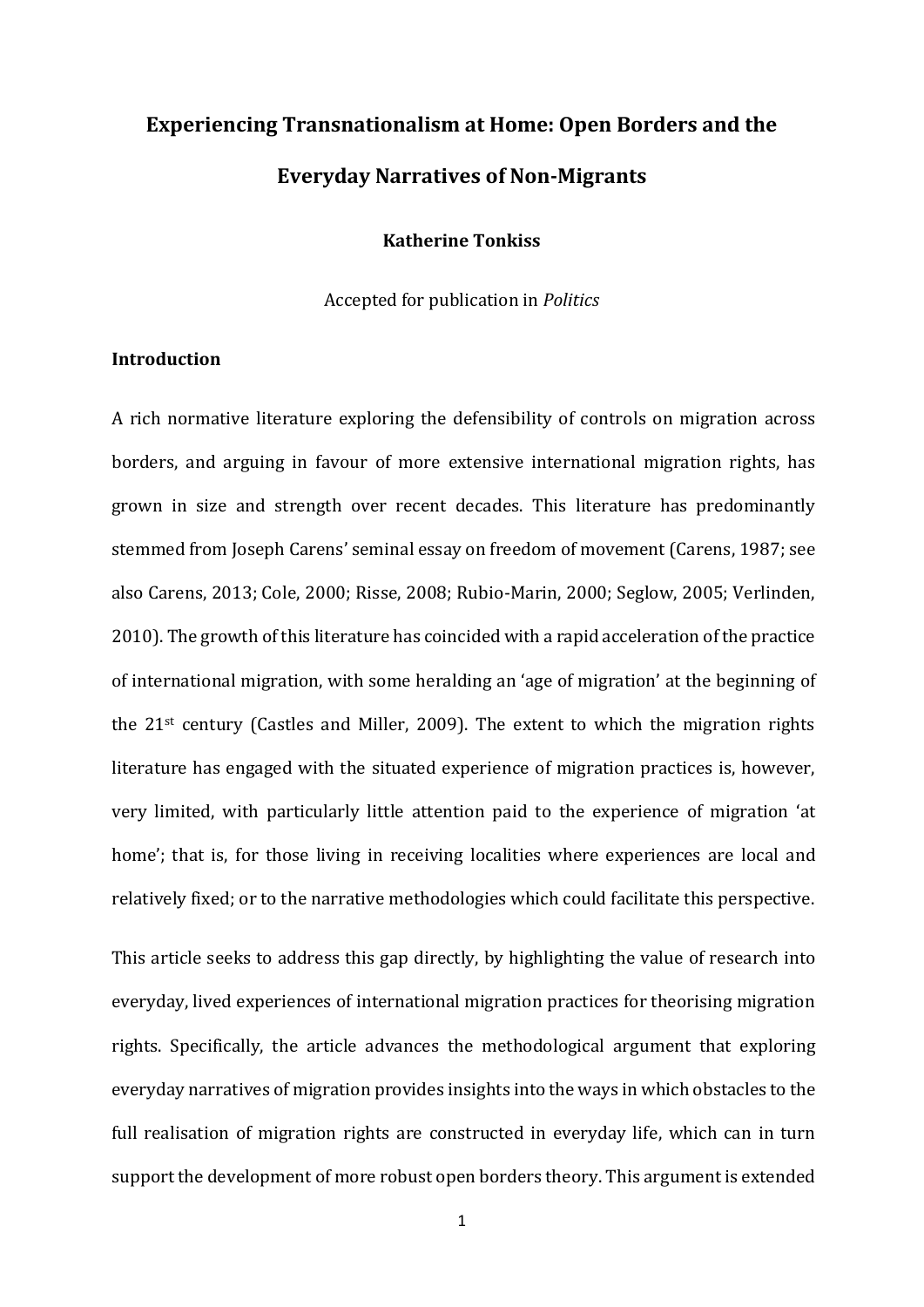through the examination of an illustrative example of research into the everyday narratives of migration specifically among non-migrants<sup>i</sup> in the county of Herefordshire, England.

The research presented offers insights into how, in this particular micro-level context, non-migrants shaped experiences of migration in their local community as a result of their 'banal' national loyalty, and as a result constrained the full realisation of migration rights in this setting. For open borders theory, then, the research indicates that it may be problematic for theorists to pursue arguments in favour of freedom of movement without addressing the challenges that nationalism raises for the realisation of such migration rights head on. This suggests that theorists should accompany accounts of open borders with theories of post-national forms of integration which reframe citizenship and belonging with reference to universal human rights rather than to national belonging. In drawing on this example the article demonstrates how everyday narratives research can support normative theorising about migration rights, which in itself supports a broader argument in favour of bridging the gap between normative theorising and qualitative research into everyday experience.

After first discussing the migration rights literature with a particular focus on the work of Joseph Carens, the article explores emerging scholarship which is beginning to incorporate more empirical research into normative theorising and then introduces the research into non-migrant narratives in England and provides an overview of the research design. It then gives a brief discussion of the main findings of this illustrative research and their implications for migration rights theory, before finally concluding with some methodological reflections the value of this approach.

## **Theorising Open Borders**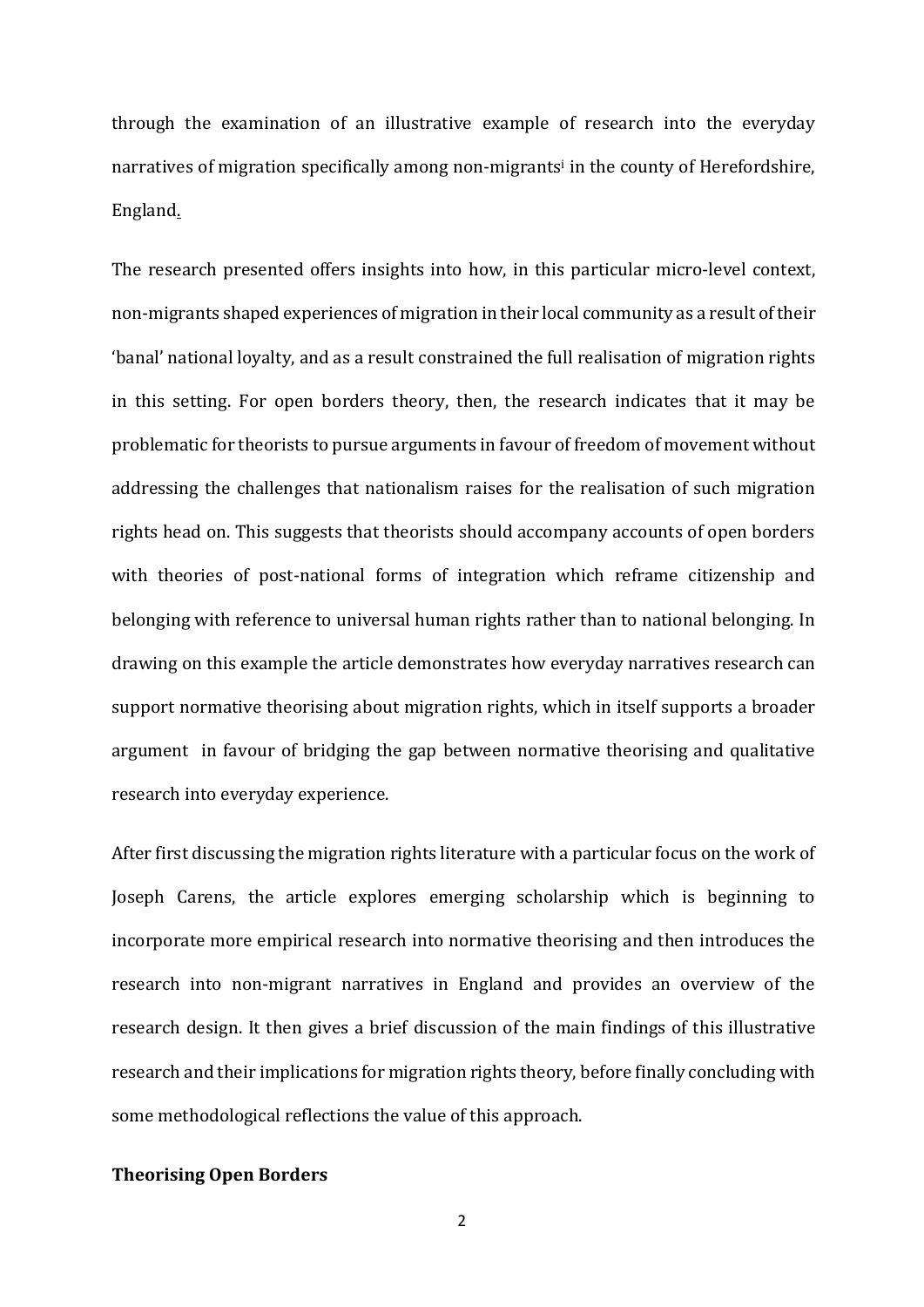A rich seam of scholarship has problematized the idea that liberal nation-states have a right to control who may or may not enter a territory, on the basis that a commitment to liberal equality is inconsistent with controls on migration. The cornerstone of this literature is Joseph Carens' seminal argument in favour of open borders (1987; 2013). Specifically, Carens draws on the work of John Rawls to argue that, in the hypothetical 'original position' where individuals decide on principles of justice from behind a 'veil of ignorance' which disguises 'accidents of natural endowment' (Rawls, 1999 [1979], p.14) – in other words, the morally arbitrary characteristics of individuals which should have no bearing on justice – place of birth and nationality should be considered as morally arbitrary characteristics. This is because, Carens argues, they are unchosen but have significant consequences for individuals' access to wealth and opportunities. The 'luck' of birth in an affluent nation carries with it significant advantages over birth in a poorer country (see also Schachar, 2009).

As a result, Carens suggests that individuals in the original position would select the right to migrate as a basic liberty, on the grounds that to not permit migration would hinder liberty on morally arbitrary grounds and would perpetuate morally arbitrary inequalities. This would contravene Rawls' two core principles of justice, which are first, that 'each person is to have an equal right to the most extensive scheme of equal basic liberties compatible with a similar scheme of liberties for others', and second, that 'social and economic inequalities are to be arranged so that they are both (a) reasonably expected to be to everyone's advantage, and (b) attached to positions and offices open to all' (Rawls, 1999 [1979], p.53). Restrictions on migration, Caren argues, do not allow for equal basic liberties and perpetuate inequalities by not permitting people to migrate for work and better opportunities (Carens, 1987; see also 2013, ch.11).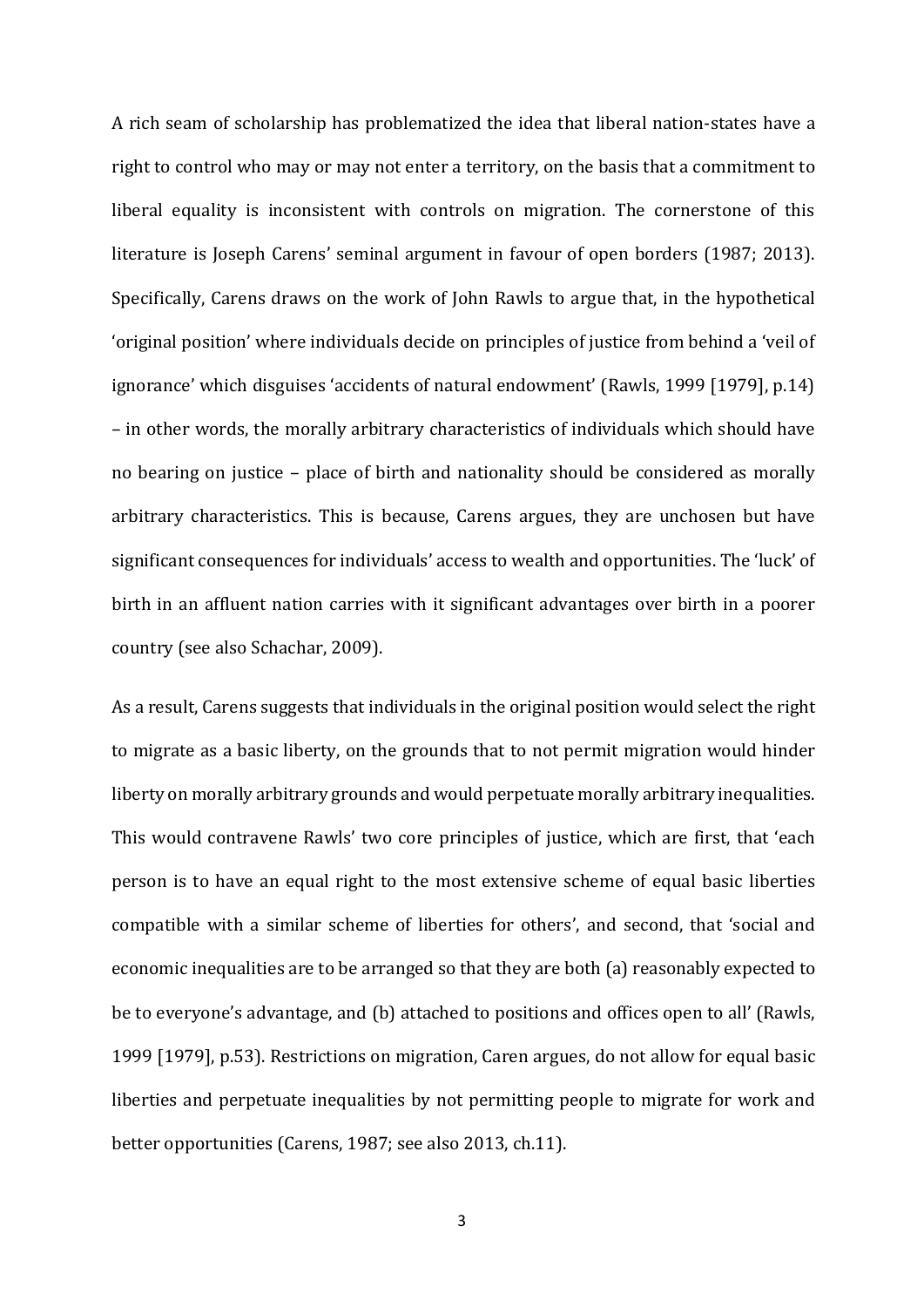These arguments are pursued at length in the wider literature on freedom of movement, where unrestricted migration is tied intrinsically to the expression of the moral equality of all individuals, as per the first principle of justice (Cole, 2000; Dummett, 2004; Verlinden, 2010), and claims that states have a right to democratically decide on their own border control fail to account for the moral equality of all individuals, regardless of their membership status, in participating in such a democratic process (Abizadeh, 2008; Rubio-Marin, 2000). In the absence of any morally significant reason to distinguish between individuals on the basis of place of birth, restricting migration becomes an infringement of liberty on a par with restricting movement within the state. Further, restrictions on migration are argued to be instrumental in overcoming inequalities in wealth and resources, the imperative for which emerges from a recognition of the moral equality of all individuals, and as per the second principle of justice. For example, Risse (2008) argues for migration rights to be tied to access to natural resources which, he supposes, are owned by all in common on the basis of individual moral equality. Seglow (2005) argues in favour of unrestricted migration until a basic standard of a 'decent life' is attained by all.

Such accounts of open borders, while focused on normative theorising and abstract concepts, are not devoid of real world applicability. In focusing on migration rights, theorists are keen to highlight the problems of the existing international regime. However, there is a clear distinction between developing theories which offer us moral principles to guide how we address real world problems, and compromising moral principles as a result of taking account of non-ideal realities. Carens describes his approach as 'political theory from the ground up' (2013, p.9), where real world problems and questions form the starting point for theorising moral principles. The knowledge that there may be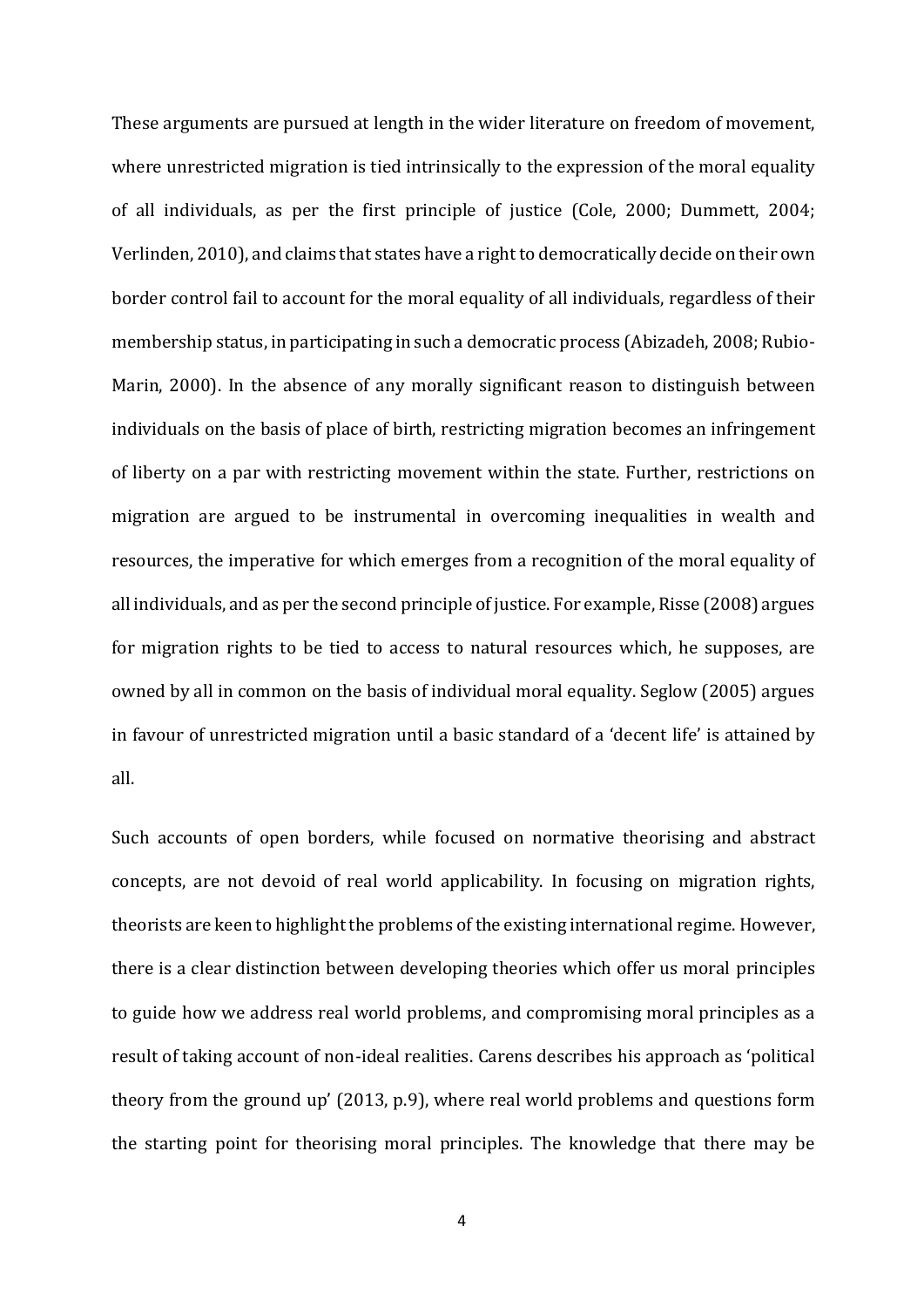obstacles to the achievement of these principles in the real world is not a reason to reject them as a guide for critiquing existing practices (see also Carens, 1996, on realistic morality).

Given the desire to develop theory with real world applicability, Carens' work features examples taken from existing practices of migration, and as a result, has considered conditions in the real world under which it might be appropriate to limit freedom of movement (according to Carens, there are very limited circumstances when public order may be threatened that restrictions on migration could be justified, on the basis that public order is necessary to protect all basic liberties). Other theorists have engaged with empirical studies of migration to similarly explore some of the implications of theory, or to defend its feasibility using examples of where it has been implemented, such as in the free movement regime of the European Union (EU). However, this engagement has tended to be at the level of general trends and patterns, or in relation to specific legal developments (Bloom, 2009; Casey, 2010; Hayter, 2004). The literature has tended not to engage with narratives of migration at the micro-level, and it is my intention in this article to highlight the significant value of this qualitative, discursive perspective to the open borders debate. In doing so, I do not intend to offer reasons to reject freedom of movement, in agreement with Carens that real world challenges should not lead us to reject guiding moral principles.<sup>ii</sup> Rather, I aim to show how gaining greater insights into narratives of migration in everyday life and how they affect international migration practices is critical to understanding the nature of these challenges and how a robust theory of open borders could account for them.

#### **Narrative Research and Normative Theory**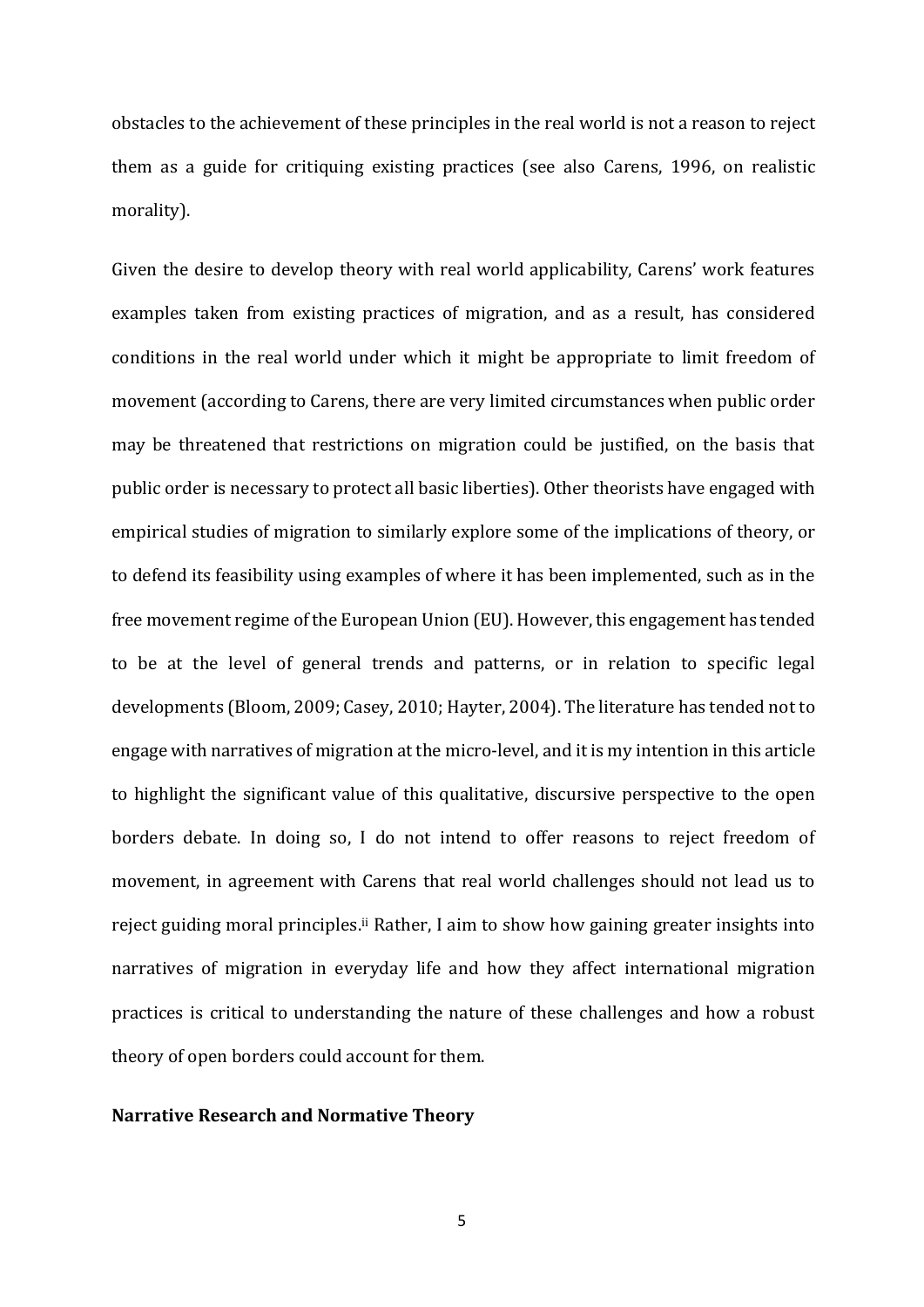An emergent literature is beginning to demonstrate the value of researching situated experiences of international phenomena for theorising in the broad field of applied international political theory, and as such this literature has strong salience for the argument presented in this article. This approach, which has been termed 'qualitative political theory' (Cabrera, 2009; 2010), challenges disciplinary orthodoxies through the production of normative accounts which are enriched with the narratives of those experiencing the phenomenon under consideration. Studies have employed such an approach to support the development of theory by exploring the implications of normative positions for the micro-level, lived contexts in which they would be enacted. In doing so, assumptions within such positions are challenged and potential obstacles to implementation identified (Ackerly, 2007; Brettschneider, 2002; van den Anker, 2008).

The process is iterative and reflexive, meaning that there is continuous interaction between theoretical development and insights gained in the field, with ongoing dialogue between researcher and researched. Qualitative political theory therefore challenges theorists to open up the process of theorisation and to reduce notions of objectivity – that somehow the theorist exists beyond the 'real world' to which their theory is intended to apply. This has much in common with the recent auto-ethnographic turn in international relations, where it is acknowledged that 'we cannot abstract ourselves from the world as academic convention pretends' (Edkins, 2013, p.282; see also Vrasti, 2010). It also means that expectations of what the narrative research will deliver are somewhat different, because the purpose is not generalisability of research findings but rather for the findings to act as a tool in an iterative process of theorisation.

It is not surprising that this methodology has gained particular traction within the field of international political theory. The distance between theorising and real world experience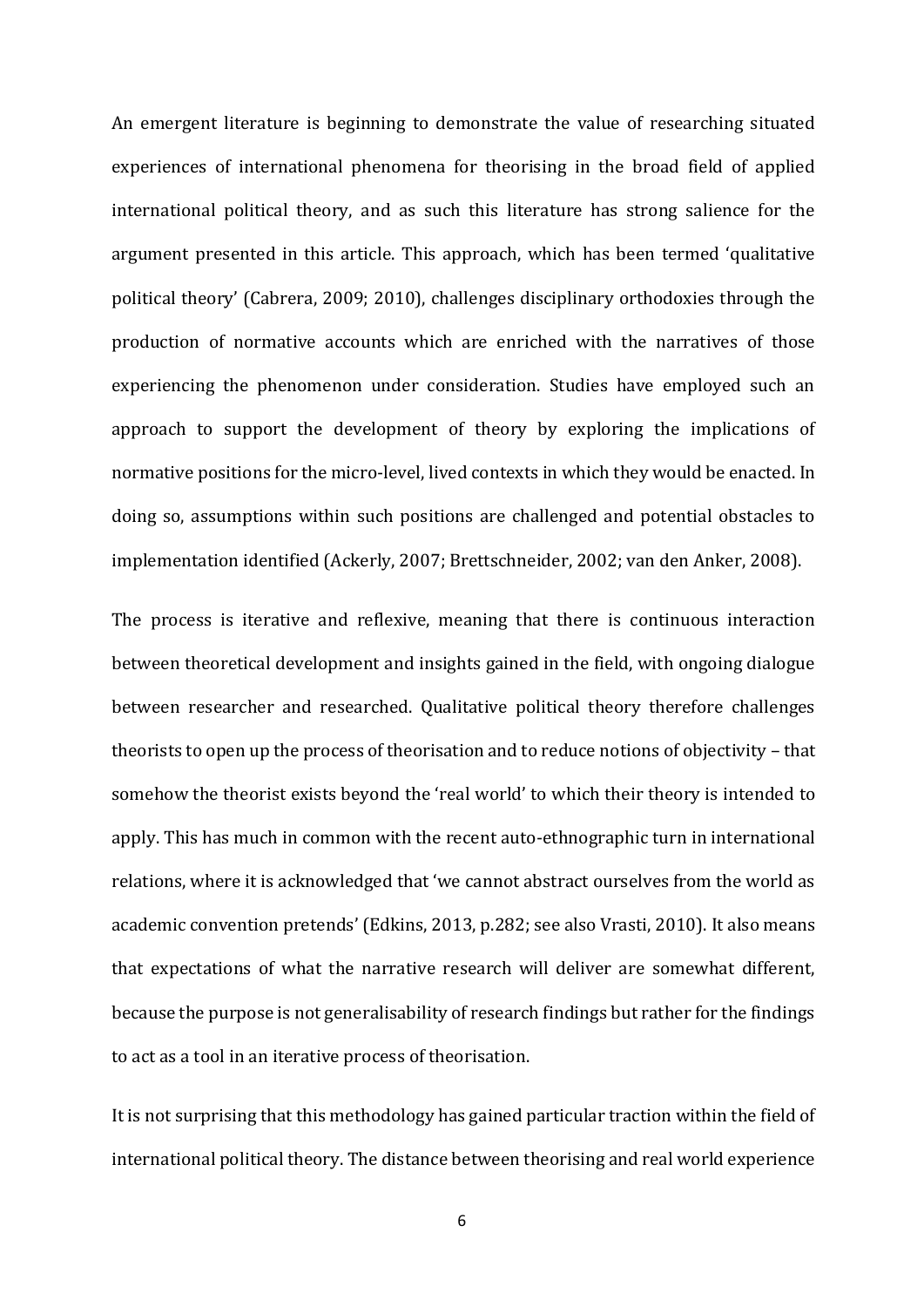which often characterises normative work is intensified by the often global scale of the issue under consideration, and as such, qualitative data can be used by scholars to provide a 'human' dimension to theoretical accounts – research is regularly in story format in order to add weight to normative claims being made. The micro-level focus of such studies on the narratives associated with everyday experiences rather than on international elite discourses is also critical in reducing this distance. As Doty notes, '[o]ur studies often focus predominantly on highly visible and publicised global practices while every day, local enactments or experiences of ethics get lost or discounted in building theory' (Doty, 2006, p.55).

It is this particular approach to combining normative theory with research into the everyday narratives associated with global issues which is central to the argument put forward in this article, and which forms a methodological framing for the research to be discussed, specifically in relation to migration rights. Indeed, some existing studies have applied qualitative research into everyday experiences of migration to propose theories of migration rights (e.g. Cabrera, 2010; Doty, 2006). In this article, however, I want to draw particular attention to the kinds of insights offered to migration rights theory by researching specifically *non-migrants* as actors in international migration practices.

## **Researching Non-Migrants**

Before exploring these insights, it is necessary to give some background detail on the relevance of researching non-migrants in international migration practices for migration rights theory. In 2013, over 231 million people had migrated to at least one country outside that of their birth (UN, 2013). The 'age of migration' (Castles and Miller, 2009) which is purported to have emerged over recent decades has led to greater complexity of migration practices. Migration may be permanent or transient, through a vast number of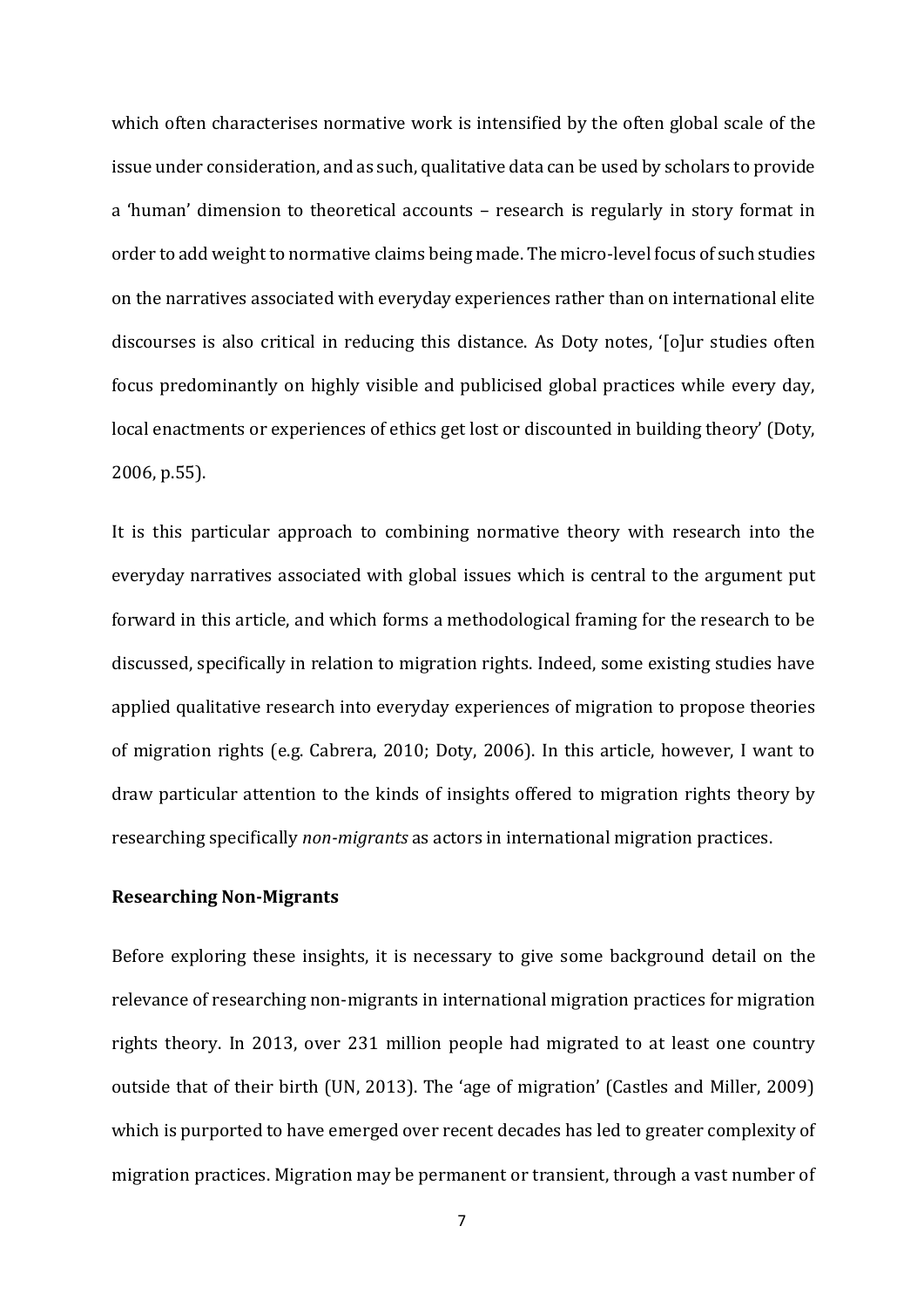different migration routes, and may result in a wide range of different migration statuses. For example, of these 231 million migrants, the UN High Commissioner for Refugees (UNHCR, 2013) estimates that 16.7 million are refugees and 1.2 million are asylum seekers. Undocumented migration also accounts for a large amount, with approximately 11.7 million undocumented migrants in the USA alone (Preston, 2013). In many countries, this diversity within migration processes has given rise to a complex environment of 'superdiversity' as a result of the multi-layering of different types and patterns of migration over generations (Vertovec, 2007).

Yet, despite these trends, migration accounts for only 3.2% of the world's population. More developed countries in North America and Europe have tended to receive a greater proportion of migration as a result of global economic inequalities driving mass migration to more affluent nations – migrants accounted for 10.8% of the populations of more developed countries in 2013 (UN, 2013), although increasingly countries in the developing world are gaining very large migrant populations themselves particularly as a result of emergency migration. Migration also affects different towns, cities and regions within individual countries differently, with some acting as very large scale receiving communities over a long period of time, and others receiving much less – if any – migration as a result of low employment opportunities and little existing diversity.

The migration rights literature has largely not considered non-migrants as actors in international migration practices. Reference to non-migrants is limited to the potential for 'antagonistic reactions… from current citizens' (Carens, 1987, p.259), which are largely dismissed as non-defensible reasons to restrict migration. Indeed, many large scale receiving countries display high levels of anti-migrant sentiment among nonmigrants (Kehrberg, 2007), and it stands to reason that such reactions could not form a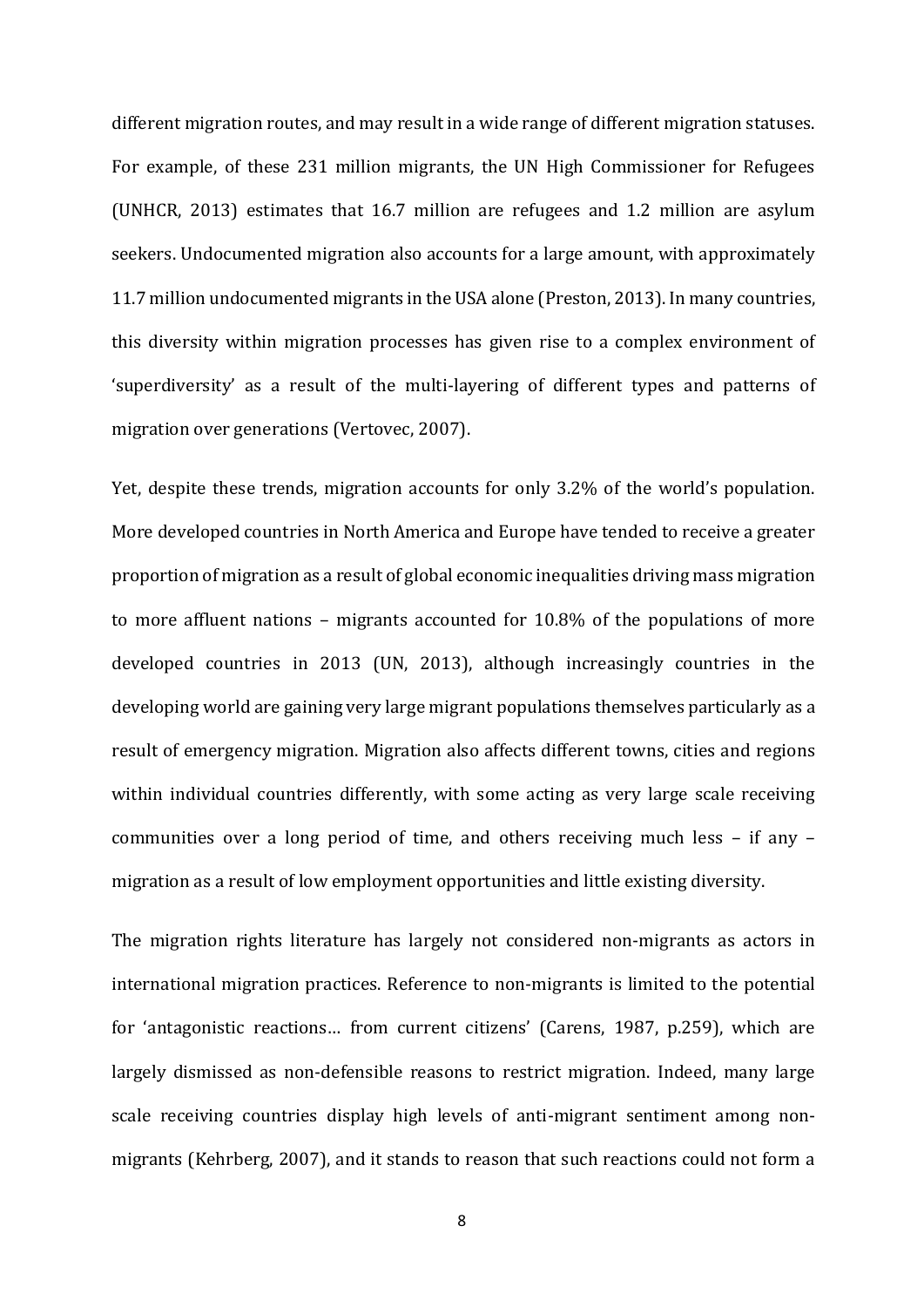reason to dismiss a guiding principle founded on individual moral equality, in the same way that the existence of sexism in the real world would not call into question the imperative to pursue equality for women from a moral perspective. However, rather than offering reasons to reject open borders, researching non-migrants offers an opportunity to develop more robust open borders theory as a result of examining whether and how the views of non-migrants, including anti-migrant sentiment, affect migration rights.

#### **Research Design**

Having set out the theoretical framing of the paper and introduced the methodological approach under consideration, I now move on to discuss the example research which I will use to illustrate the methodological argument of the paper. Research into nonmigrant narratives in English local communities explored narratives of migration among non-migrants at a local and everyday level, in order to deliver insights into how nonmigrant narratives impact on the realisation of the kinds of liberal equality-rooted migration rights common to the normative accounts described above. Non-migrant narratives are, of course, just one form of discourse which affects migration rights, and it may be argued that national and international political elites, as well as the media, have a far more significant role in shaping how migration is problematized, and that nonmigrants are only relevant insofar as they support or oppose migration policy developments. However, exploring non-elite narratives offers the scope to appreciate that these narratives are expressed beyond arenas of elite discourse, and to interrogate how their expression in everyday settings, and not just at the elite level, affects the realisation of migration rights.iii

The study of narratives constructed by non-elite actors in everyday, local contexts in relation to migration practices is well established within a broadly sociological literature.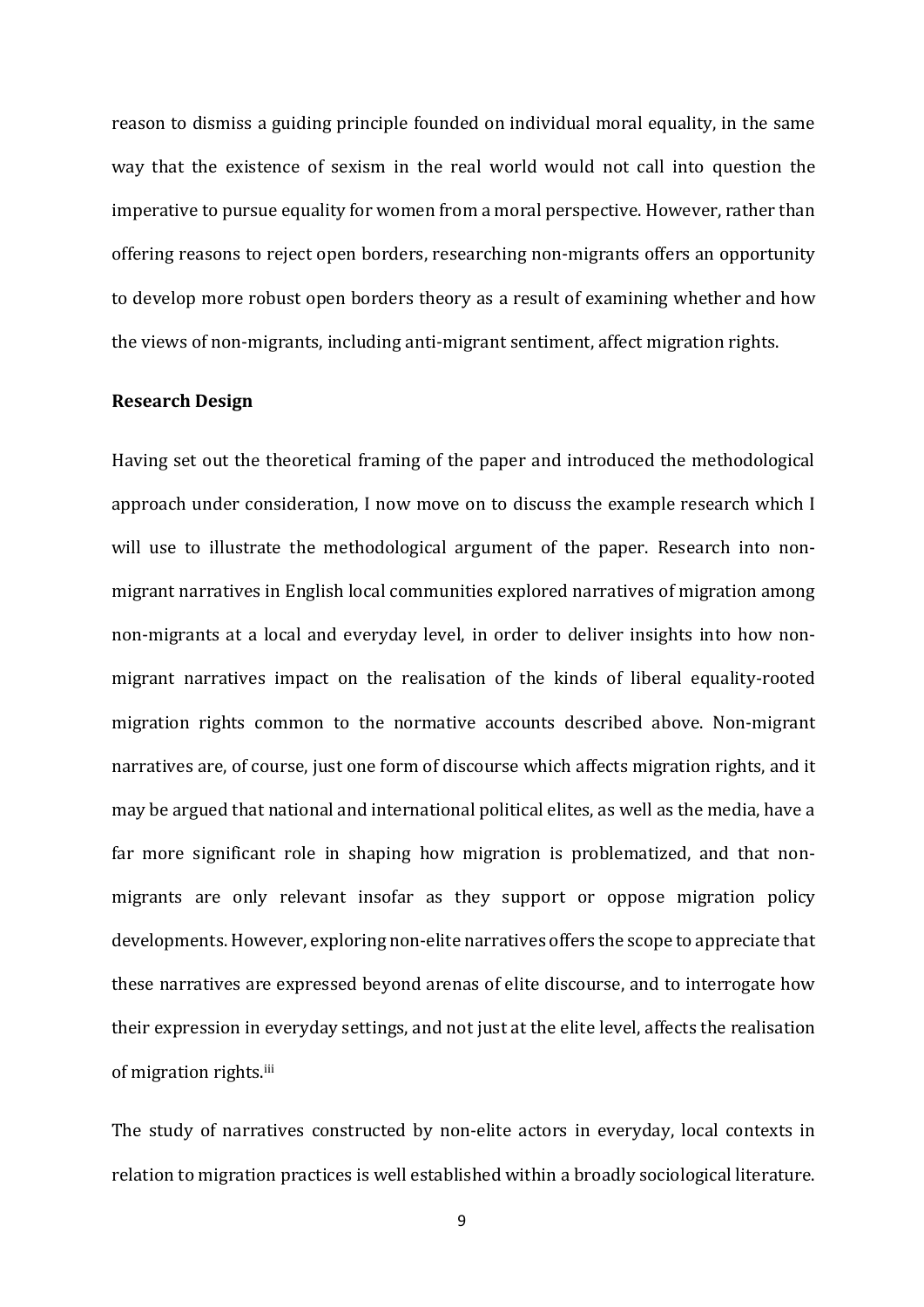Research has, for example, explored such topics as practices of border crossings and journeying (Bloch, Sigona and Zetter, 2011; Daley, 2009; Grill, 2012), the experience of arrival in a receiving country (Ehrkamp, 2005), the sense-making processes of forced migration (Eastmond, 2007), and experiences of departure, particularly in relation to the construction of 'illegality' and deportation in everyday life (de Genova, 2012; Khosravi, 2010). Studies of non-migrants have focused on everyday encounters between migrants and non-migrants in local community settings (Armbruster, Rolb and Meinhof, 2003; Valentine and Sadgrove, 2014; Herbert et al., 2008; Fox and Jones, 2013). Common to this literature is a methodological consensus that researching everyday experiences of largescale international trends offers the capacity to increase the depth of our understanding of migration.

The study described here to illustrate the central methodological argument of this article focused on non-migrant narratives of migration resulting specifically from the EU freedom of movement regime. A core right of citizenship of the EU, which is granted to all citizens of EU member states, is freedom of movement to live and work within any member state of the EU. The EU freedom of movement regime is based on a principle of non-discrimination, as the founding legislation states: 'within the scope of the application of the Treaties, and without prejudice to any special provisions contained therein, any discrimination on grounds of nationality shall be prohibited' (EU, 2010, article 12). This is very similar to the normative, moral equality based theories described earlier in the article, and as such identifying this context of migration from within the EU is useful for exploring the experience of free movement rights.

England was selected as a location for the research on the basis that it has received a large amount of migration from the EU (more so than any other part of the UK), and particularly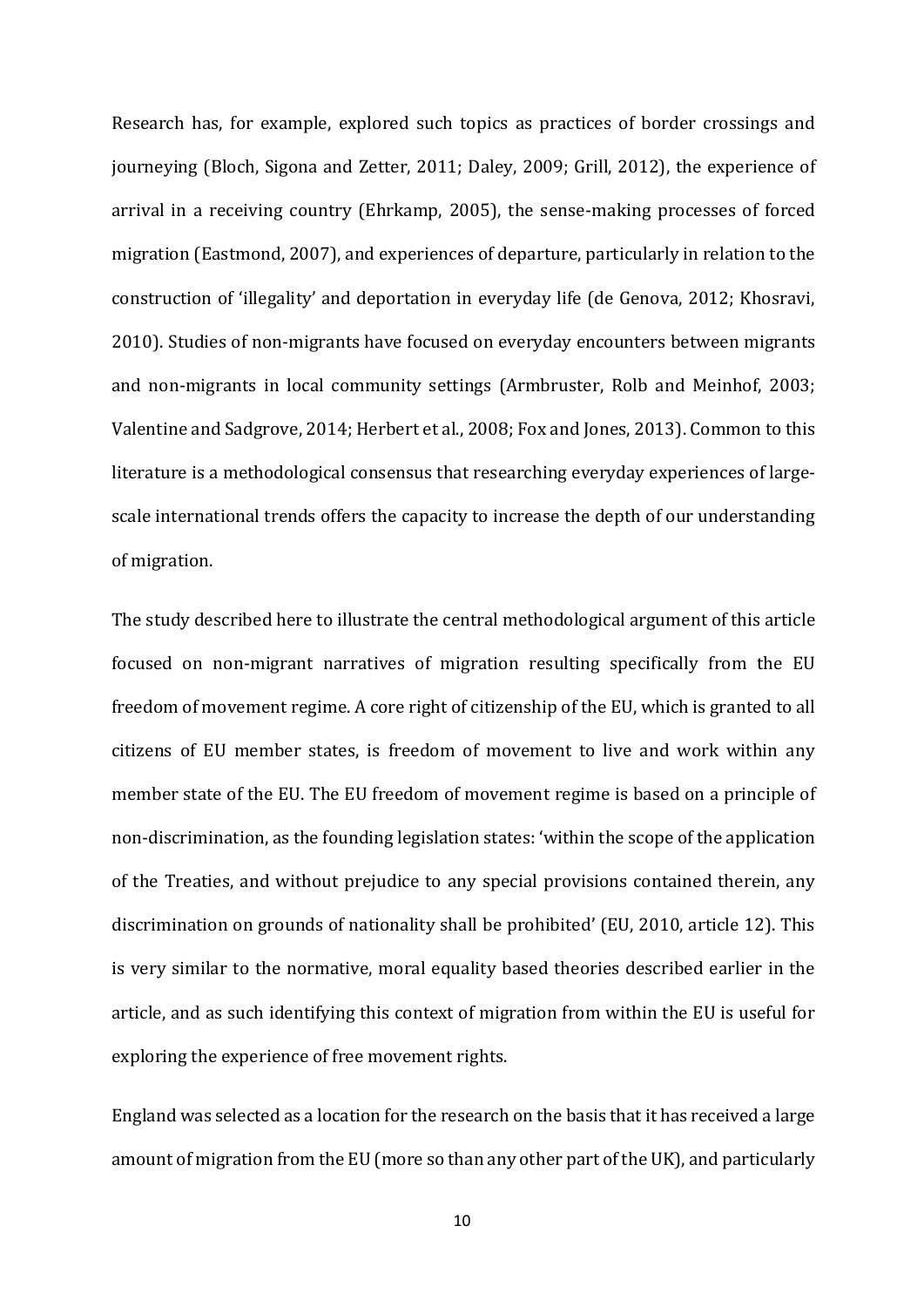since accession to the EU of ten Eastern European states (eight in 2004 and two in 2007).<sup>iv</sup> The chosen location for the research was Herefordshire, a rural county in the West Midlands region. Herefordshire had previously experienced very little migration but, since the accession of the Eastern European states, had received considerably higher amounts. Selecting this case meant that it was therefore possible to isolate narratives relating to specifically migration facilitated by the EU freedom of movement regime. This would be more difficult in other locations, such as large urban areas, with many different types of migration. Indeed, it is important to recognise that experiences of non-migrants will vary by place, and it cannot be expected that the insights gained from the Herefordshire case study would be similar to those found elsewhere. However, and in keeping with the wider qualitative political theory movement, the aim of the study was not to deliver empirical generalizability but rather to engage with individual situated experiences to support normative theorising through an iterative process between situated context and theoretical development.

The research involved open-ended, semi-structured interviews with 30 non-migrants within the case study area, with contacts gained through a snowball sampling technique. This was complemented with unobstructive observations of the area which included keeping a research diary and a photographic record, visits to some of the farms on which migrants were employed, and volunteering at a local migration charity. The aim of this approach, undertaken over the course of twelve months, was for the researcher to become embedded as much as possible into community life in the case study areas, to contextualise the non-migrant narratives elucidated in interviews. The research also involved interviews with some local elected representatives from nationalist parties;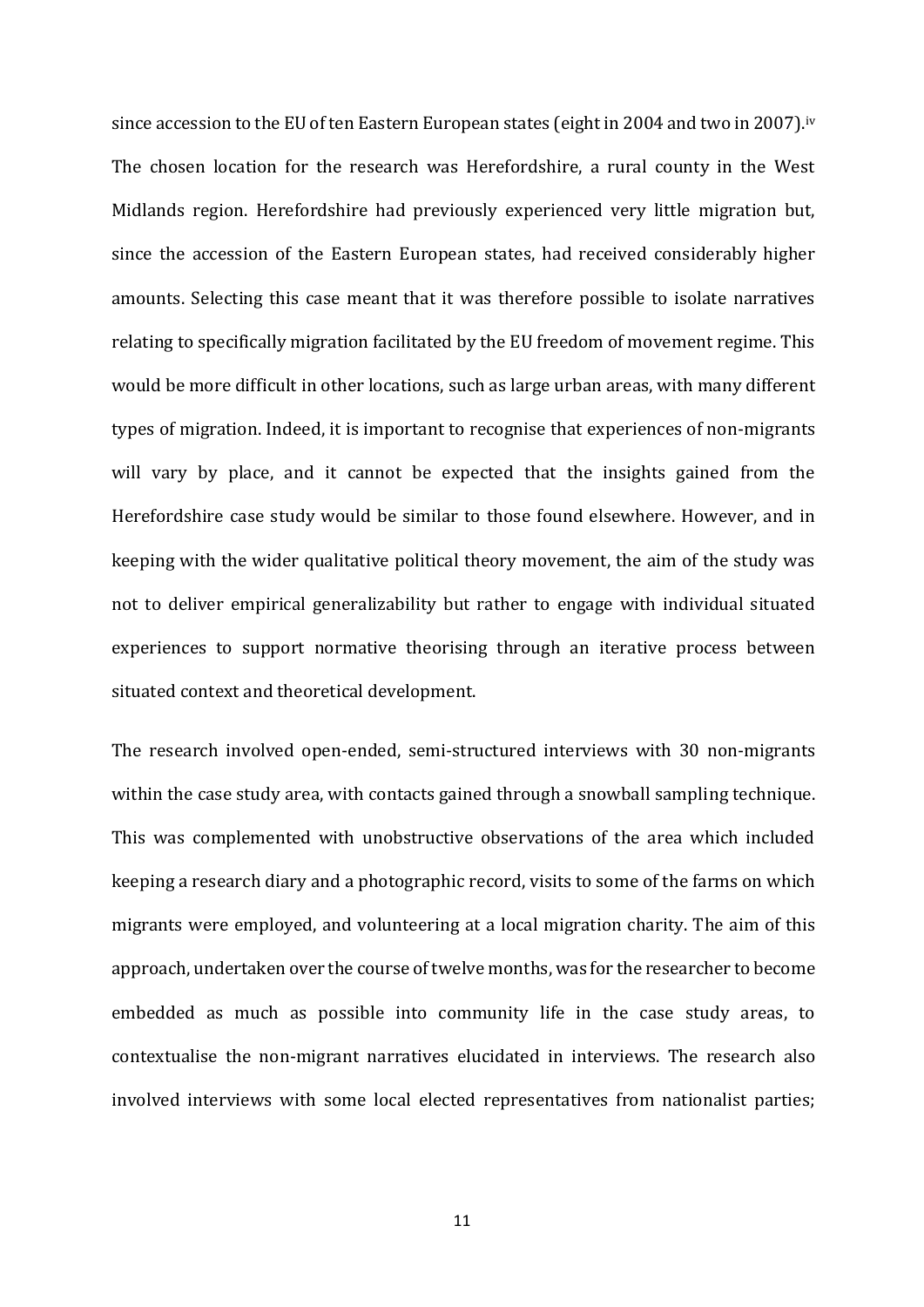however, these are not discussed in this article as they are not relevant to the specific focus on everyday narratives.

#### **Everyday Narratives of Migration**

I now present an overview of the findings of this research, to illustrate the kinds of insights which can be delivered to normative theorists from everyday narratives research. There is not the scope to deliver a full analysis of the findings within the more methodological focus of the article; however, such an analysis is available elsewhere (anonymised). There are two particularly salient features of the construction of narratives of migration by nonmigrants to be drawn out for the purposes of this article.

The first critical insight is that the non-migrant narratives in the case study constructed migrants as workers, rather than as co-citizens of the EU with extensive rights to reside, work, raise a family and participate politically. A positive view of migration was apparent, but only insofar as migrants came to Herefordshire to work and contribute to the local economy. As one interviewee noted: 'I personally don't have any problem with the pickers themselves. I think they're very hardworking' (author interview, 2010), and another described in relation to the Eastern European migrant whom she had employed as a decorator: 'Pete the Pole. He's working and he's contributing and presumably he's paying tax' (author interview, 2010).

This positive view of migration tended to be apparent, however, mainly when the migrant workers in Herefordshire were temporary. This was cast in contrast to elsewhere in the country, where the perception of the interviewees was that migration was more permanent and therefore having a more dramatic effect. As one interviewee reflected, 'I guess the other trend we might be concerned about is if this takes root like you've seen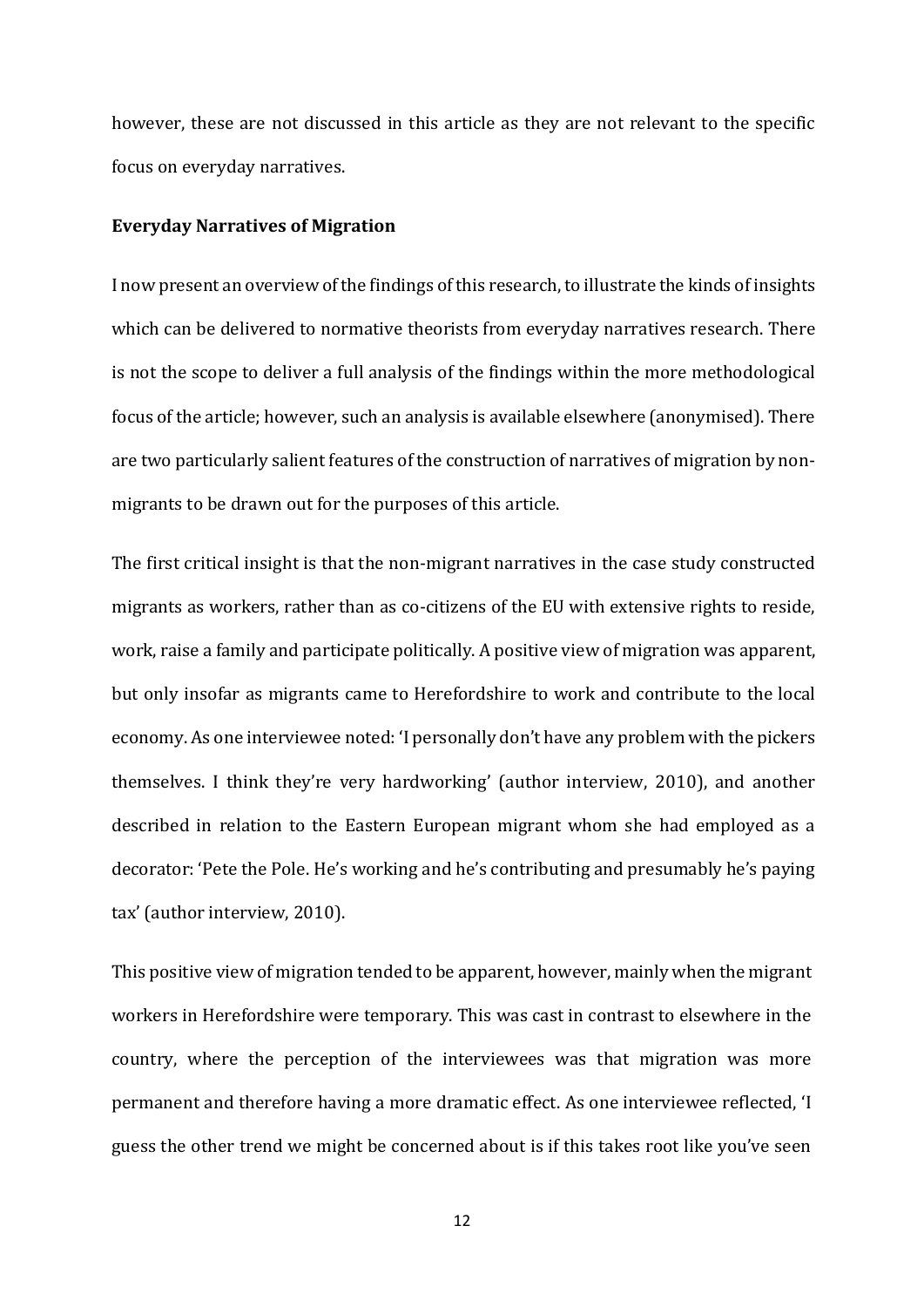in other parts of the country, where the Eastern Europeans feel like staying' (author interview, 2010). Another commented, 'free movement of people coming here to work temporarily and that exchanged is fine… but I don't think they should stay here, if they haven't got work they should go back home' (author interview, 2010).

In this narrative of the migrant as (temporary) worker, the migrant is dehumanised as a commodity in the labour market and a contributor to the local economy. The deserving migrant is the one who works hard and makes a contribution, but as a result, migrants tend not to be viewed as anything more than (typically temporary) workers. This tendency to view migrants as temporary workers can be explained in part by the temporary nature of migration to Herefordshire, where the majority of migrants have typically worked in Herefordshire during peak seasons for agricultural labour, yet migrants are increasingly settling in the area on a more permanent basis and moving to jobs in other sectors. It also has much in common with research which has identified the existence of a 'no problem here' racism in the English countryside, where the perceived problems associated with migration and diversity are viewed as urban issues which exist elsewhere and do not affect the rural idyll (Chakraborti, 2010; Neal, 2002).

This narrative also has much in common with wider migration narratives which frame migrants as economic commodities of a neo-liberal global economy. Such a framing is apparent, for example, in the goals of the International Organisation for Migration (IOM) which aims to 'maximise economic growth potential' through its approach to migration management (Georgi, 2010), as well as through inter-governmental consultations on migration which have emphasised the good of the neo-liberal free market (Oelgemöller, 2011), and in the 'migration management' strategies of UK governments since the late 1990s which have emphasised the value of migration in relation to Britain's place in the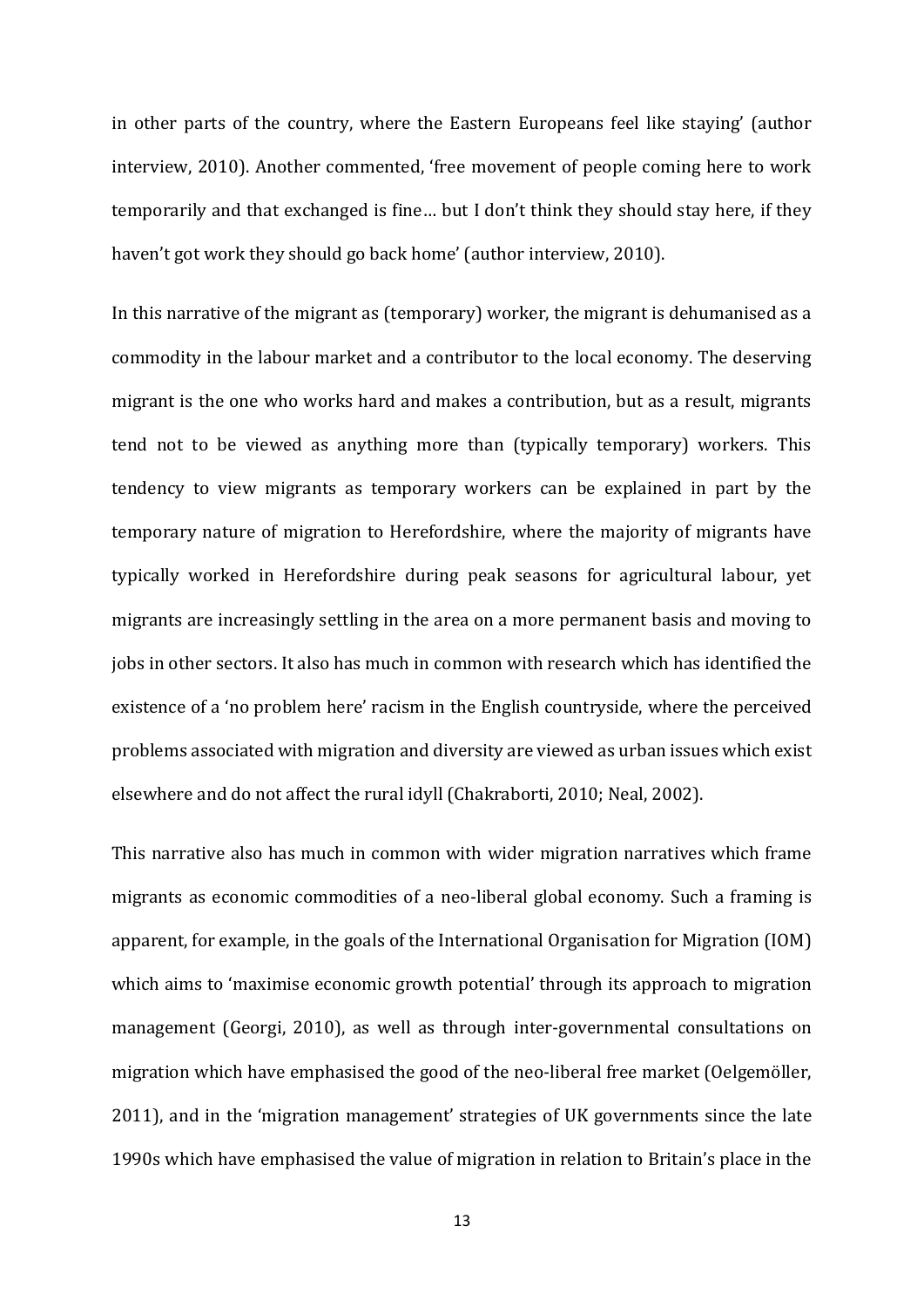global economy and the promotion of the national economic interest (Balch, 2009). Such narratives separate out the statuses of citizen and worker, and as such migrants are workers and commodities of the transnational labour market but do not have access to the kinds of rights and protections typically afforded by citizenship (Neilson and Rossiter, 2008; Overbeek, 2002).

Sitting alongside this narrative of the migrant as temporary worker, and the second key insight, is a form of 'banal' national loyalty. In contrast to the overtly nationalistic narratives of nationalist group members who formed a separate part of the research (see anonymised, ch.4), banal national loyalty is defined, drawing on Michael's Billig's seminal work on banal nationalism (1995), as an implicit assumption that membership and belonging are defined by membership of a specific national group. These unquestioned assumptions which define insider from outsider are reproduced in the narratives of citizens in their everyday lives.

This banal national loyalty was evident in non-migrant narratives covering a range of topics. For example, on the subject of employment opportunities beyond temporary work in the agricultural sector, one interviewee commented:

wherever you go, to a café, to a restaurant or wherever I would say seven or eight out of ten the staff there will be European migrants. Which is fine if they couldn't have got an English person but the way the economy's going at the moment, you have to think, I don't know, perhaps it's not right. (author interview, 2010)

On the subject of social housing, another noted: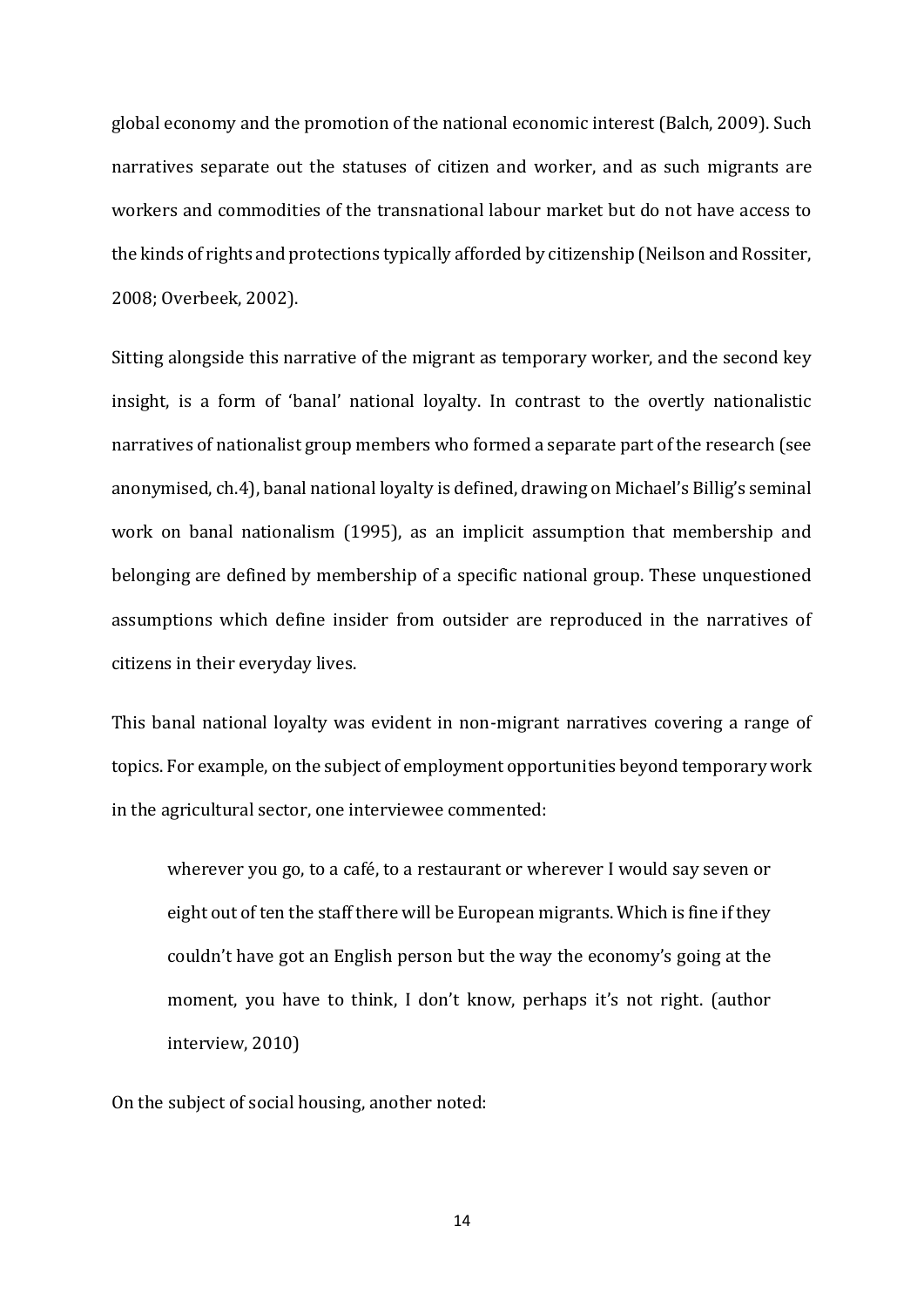You know and you hear of sort of young children, not young children young adults, that are trying to move in together, rent somewhere, there's nothing cheap to rent because all the Polish, Lithuanians, whatever are taking them. (author interview, 2010)

It was evident again in discussion of healthcare services, as one interviewee discussed the availability of hospital beds:

It's when people, when there aren't any beds, that's… it's the nature of any country, if you've got foreign people who are in the country as migrants then it, if there aren't any beds and there are other people there… if that was the case I think if you've got British or whatever then you would have priority over a migrant who is visiting from, you know, for whatever reasons. (author interview, 2010)

A banal sense of national loyalty also appeared in narratives on such topics as education (particularly in terms of the availability of school places), and the availability of social welfare benefits, where migrants were cast as making excessive demands on the welfare state and failing to contribute to the economy. The scapegoating of Eastern Europeans as 'benefits scroungers' making unfair use of the welfare state is a common narrative in public and political discourses about migration in the UK more generally (Balabanova and Balch, 2010; Wilkinson, 2014).

Stories of personal experience were additionally used to infuse this narrative with everyday meaning, such as in the case of a mother with two young children:

I certainly know at \*\*\*'s and \*\*\*'s school because they go to a Catholic school, \*\*\*\*\* School, and there's a lot of Eastern Europeans there because of the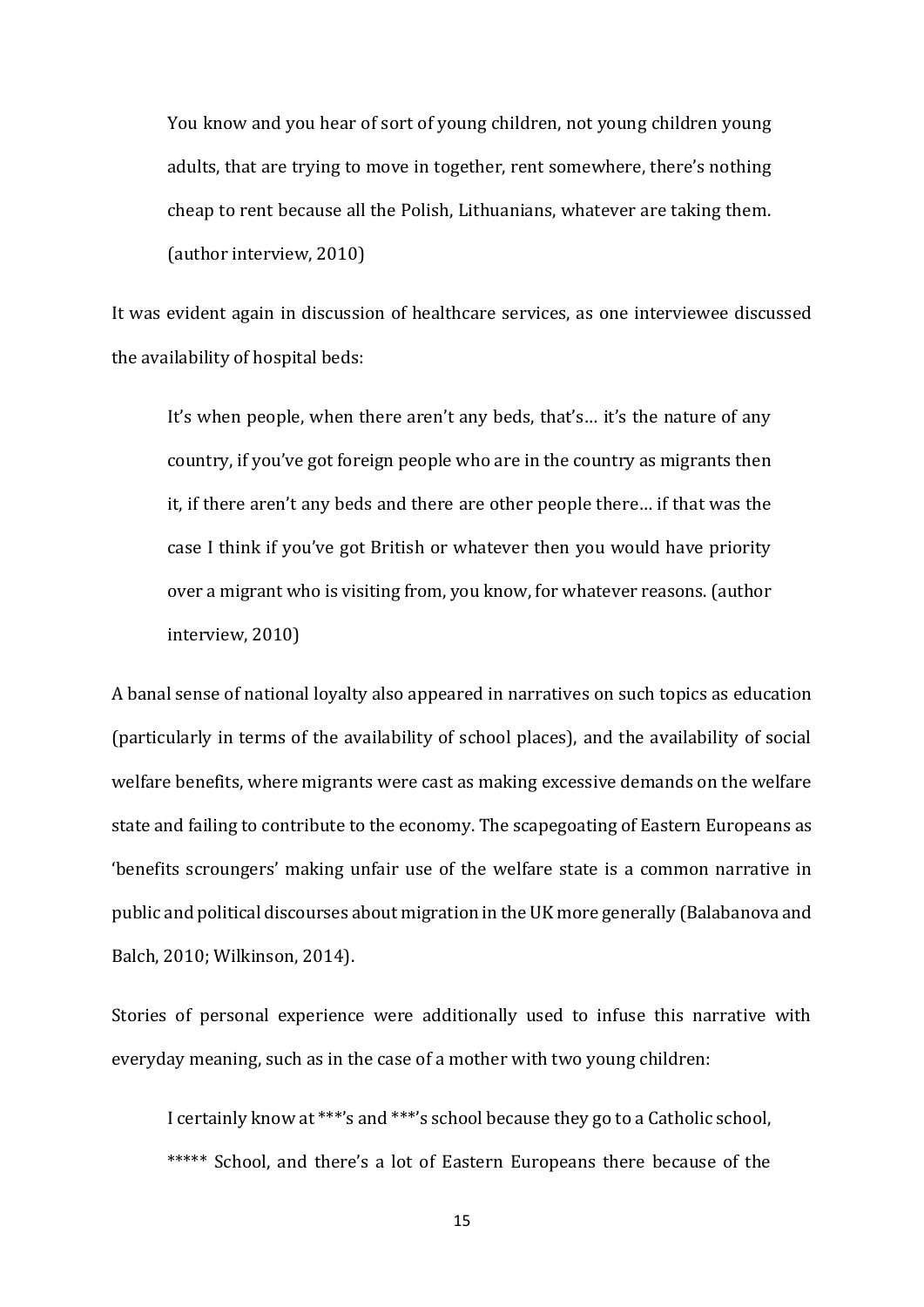Catholic, they are able to get straight in there, whereas there's a waiting list for people that have been born and bred in Hereford. But the Eastern Europeans seem to be able to get straight in, don't they. (author interview, 2010)

Similarly, another interviewee reflected on their own knowledge of an incident where a migrant family had been prioritised over a non-migrant family in the allocation of social housing. She described how 'they were doing the maisonettes next to her, two blocks of maisonettes, and they were allocated for migrant workers. Now this is where you get the trouble' (author interview, 2010). It is this drawing on local, everyday and personal stories which adds to their power in micro-level contexts.

# **Between Transnationalism and National Belonging**

In the case of this research, the exploration of these two critical insights from the research contributed, through the iterative and reflexive process previously described, to theoretical development by showing how the realisation of migration rights is affected at an everyday level. The insights show how the everyday narratives of non-migrants in Herefordshire construct migration as temporary and economically motivated, cast the migrant as a commodity of the labour market, and implicitly assume the validity of national loyalty as a principle guiding access to wealth, opportunities, public services and social welfare benefits.

The construction of the migrant as a unit of the transnational economy in this research is also actively reinforced by parallel narratives of national belonging which predicate membership on a sense of belonging to the nation and thereby casts migrants as valuable insofar as they support the national economy, but not as co-members with justified rights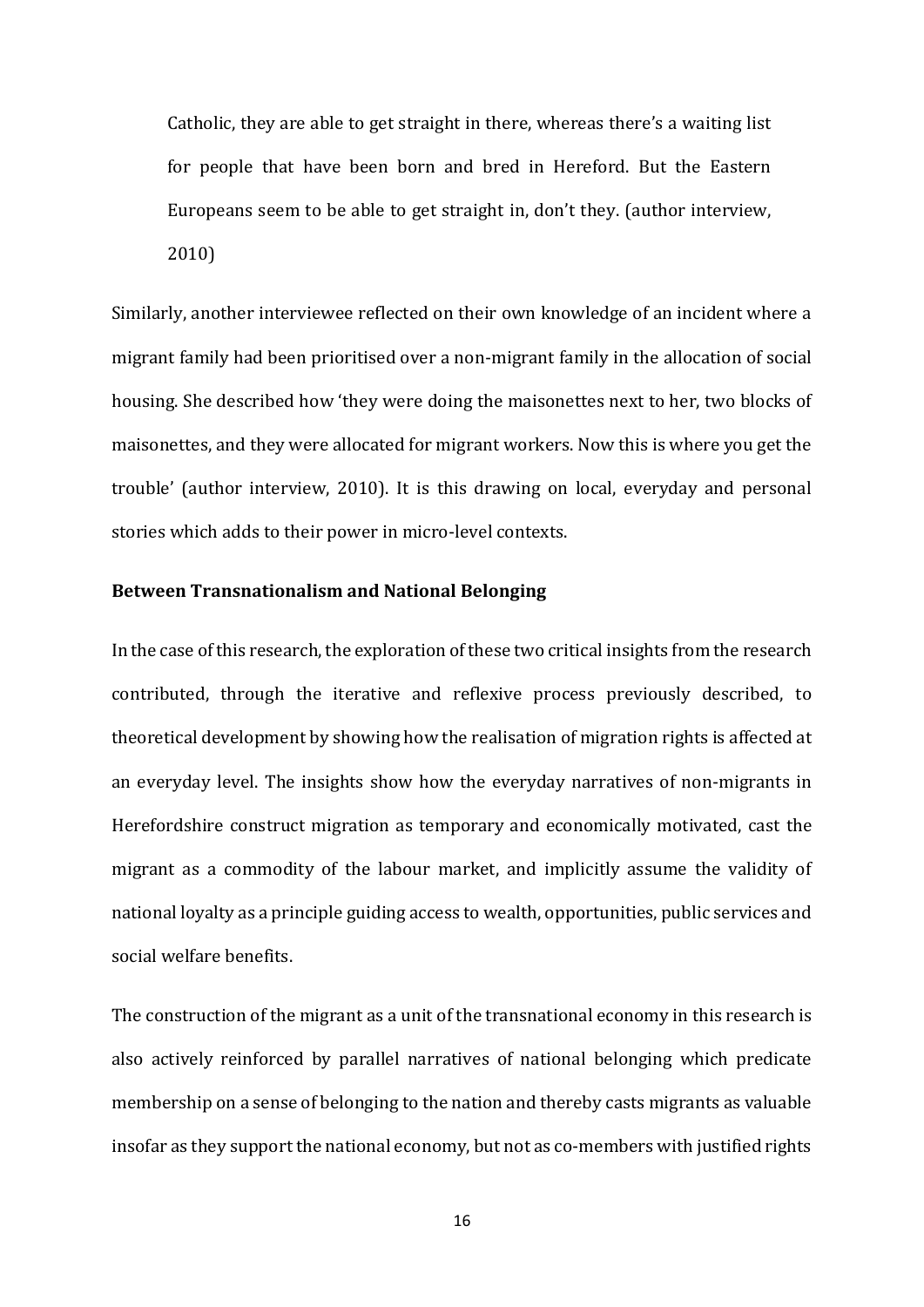claims. As a result, the development of these narratives in the case study normalised and legitimised the precarity of the migrant worker at the micro-level, focusing on the economic value of a temporary and flexible workforce while overlooking justified rights claims, the necessity of social attachment and the intimate impact of precarity on, for example, family life (Anderson, 2010; Robertson, 2014). These narratives were anchored within the experience of rural community life in this particular local context, and so while they are not generalizable beyond this context, examining and reflecting on these insights offered the scope for theoretical development on the basis that reflecting on the way those interviewed for the case study research spoke about migration gives a sense of some of the potential barriers to realising migration rights at the local level.

The construction of these narratives in this everyday context is significant in understanding the barriers to fully realising migration rights. In constructing the meaning of migration practices in everyday life, the research reveals how these narratives shape the experience of those practices. For example, local elites in the case study reported a lack of political debate locally concerning how to shape public services to best meet the needs of a changing demographic as a result of migration (a lack which is also mirrored at the national level, where policy is being developed to limit EU migrants' access to key public services). In the case study, there was no discussion of introducing or shaping services for new migrants, and again this is mirrored at the national level where what little support did exist (the Migration Impacts Fund) was quietly abolished in 2010 without any resistance. Dominant non-migrant narratives in Herefordshire separated out migrants as a temporary, guest population in *our* country ('they're still foreign people as such in our country' – author interview, 2010), and it is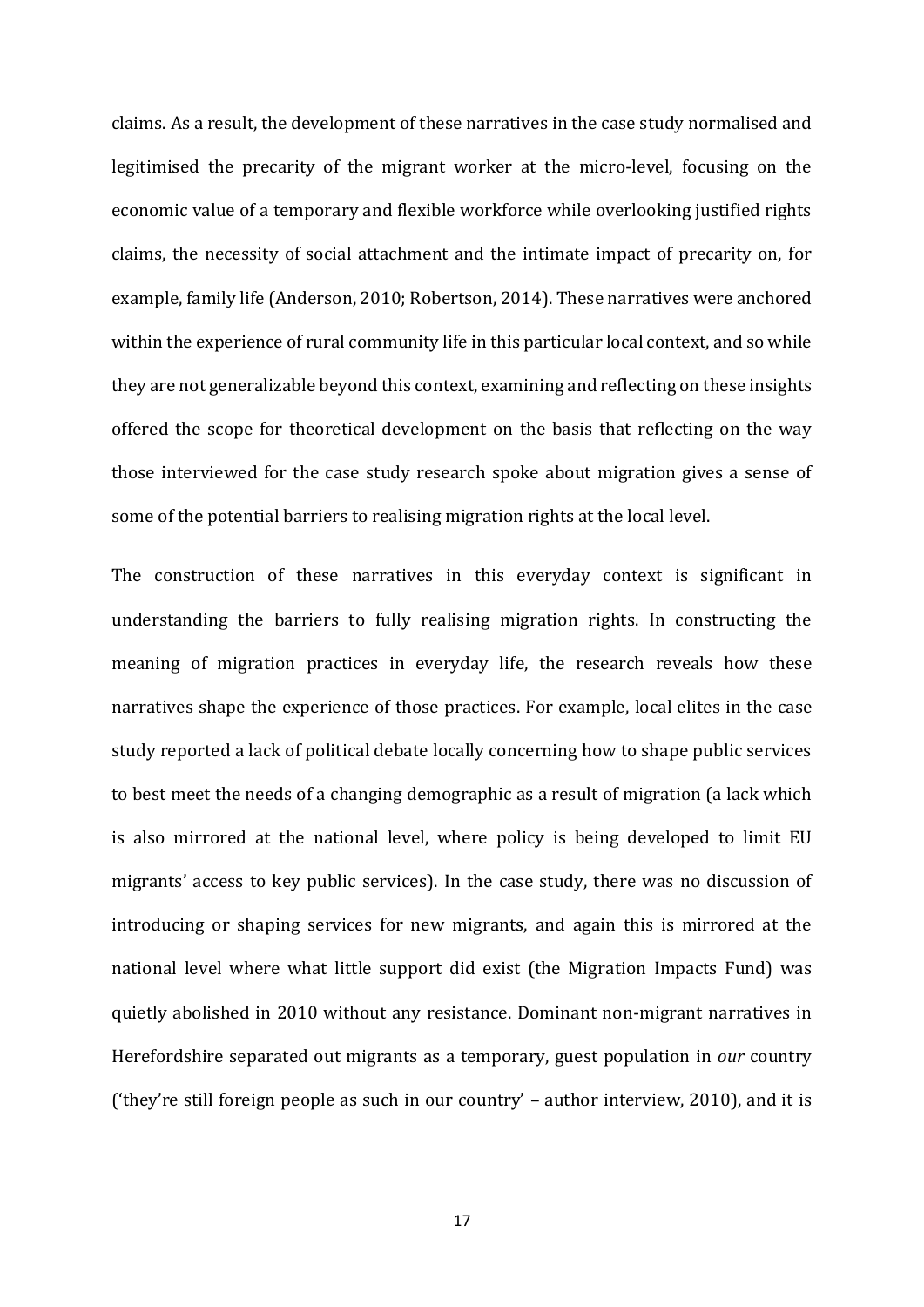only *we* who have rights claims and are deserving of access to public services and other social goods.

Therefore, there is no general sense of support for addressing the public service challenges which accompany the introduction of a new population, or even to incorporate migrants into the life of the community. One local elite described how migrants are rendered 'invisible people' (author interview, 2010) by these complex processes of exclusion from the social construction of rural community life. This invisibility was evident during the research, where the visual appearance of the communities, their shops and other services for example, had not changed at all as a result of migration and it was generally viewed that, as long as everything stayed the same, there would not be a problem. One local elite described this as follows, 'I think… people are most concerned about keeping the fabric of the town exactly as it always has been' (author interview, 2010).

## **Theorising Open Borders (2)**

This analysis offers important insights for the migration rights literature described earlier in the paper, as indeed was its function as a tool of theoretical development. In this final substantive section, I reflect on the normative developments resulting from these insights to demonstrate the value of this approach to incorporating such research into normative theorising about migration rights.

As noted earlier in the paper, scholars advocate open borders on the basis that liberal moral equality demands it. Birthplace is argued to be a morally arbitrary criterion and therefore states must recognise the equality of all individuals despite their place of birth, resulting in the recognition of a right to migrate. This is the core goal of implementing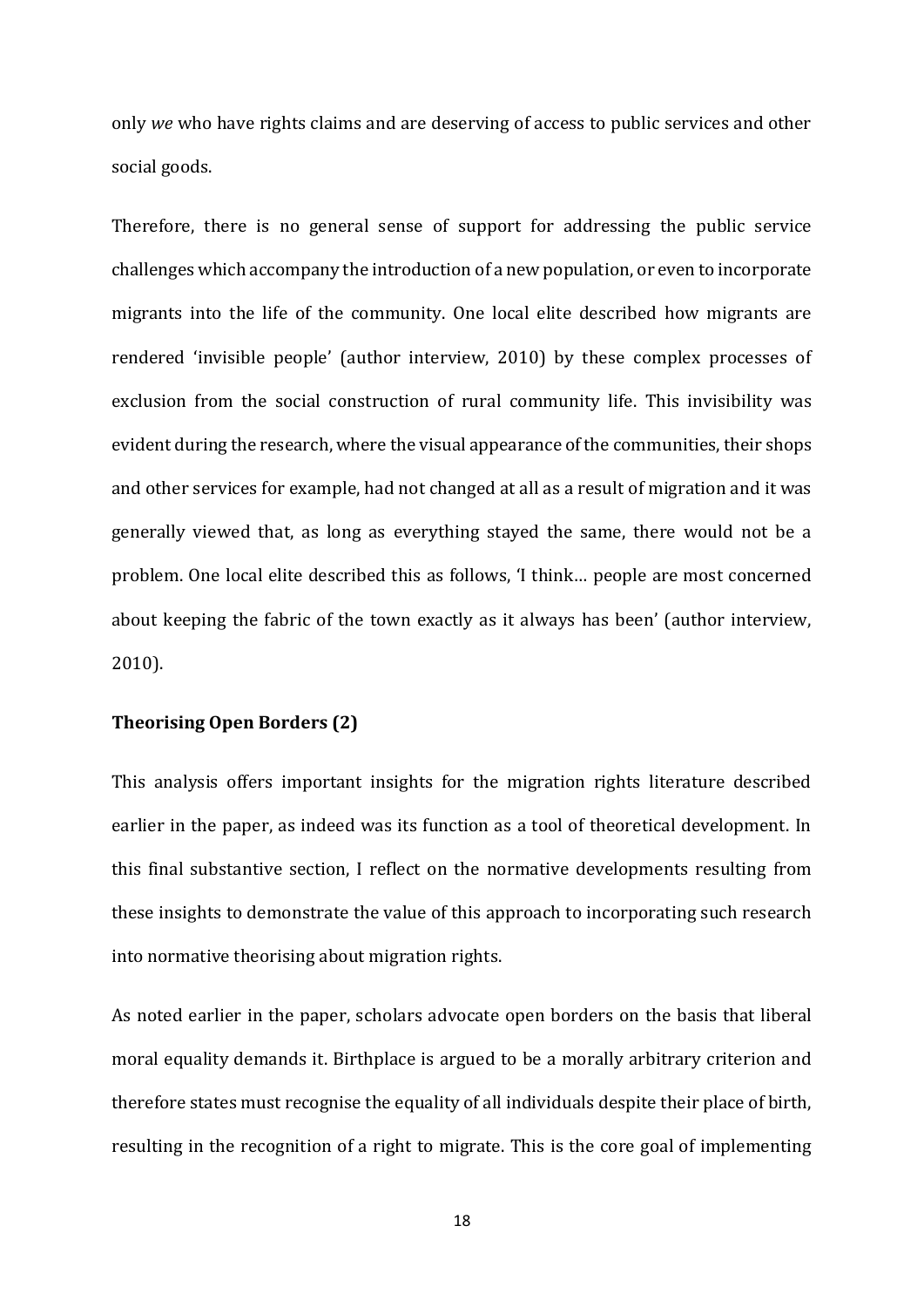freedom of movement, which serves to redress inequalities in access to wealth and opportunities. Yet the research discussed here has suggested that everyday constructions of migration can affect the realisation of this equality of opportunity. Seemingly banal narratives, in the case study examined, serve to exclude migrants from political debate, from public service provision, and – less tangibly – from community life. They become invisible, performing work in the service of the transnational neo-liberal economy, but unable to transcend the constraints of national belonging which serve to exclude them, and as a result, limit their ability to develop and fulfil a life plan, including developing a social and family life (see also O'Reilly, 2007).

For open borders theory, therefore, this analysis highlights that, in agreement with Bloom (2009, p.240), '[f]reedom to move without accompanying support and welcome is not the freedom Carens envisages'. Bloom was referring to the domestic economic injustices that migrants are subjected to which reduce the achievement of the equality of opportunity goal. But this research also highlights that the same can be said of some of the less tangible aspects of receiving community life.

As a result, drawing on this analysis of everyday narratives research in normative theoretical development allows for a questioning of the defensibility of articulating a theory of migration rights which does not also address the exclusionary effects of persistent forms of national identity. These forms of nationalism may seem banal and non-dangerous in comparison to some of the more ethno-nationalist, exclusionary rhetoric of nationalist political parties and movements, yet in the research they had very real effects on the exclusion of migrants in host communities. While it isn't necessarily the case that these findings would be replicated in exactly the same way everywhere, exposing the everyday dynamics of one particular migration-receiving community has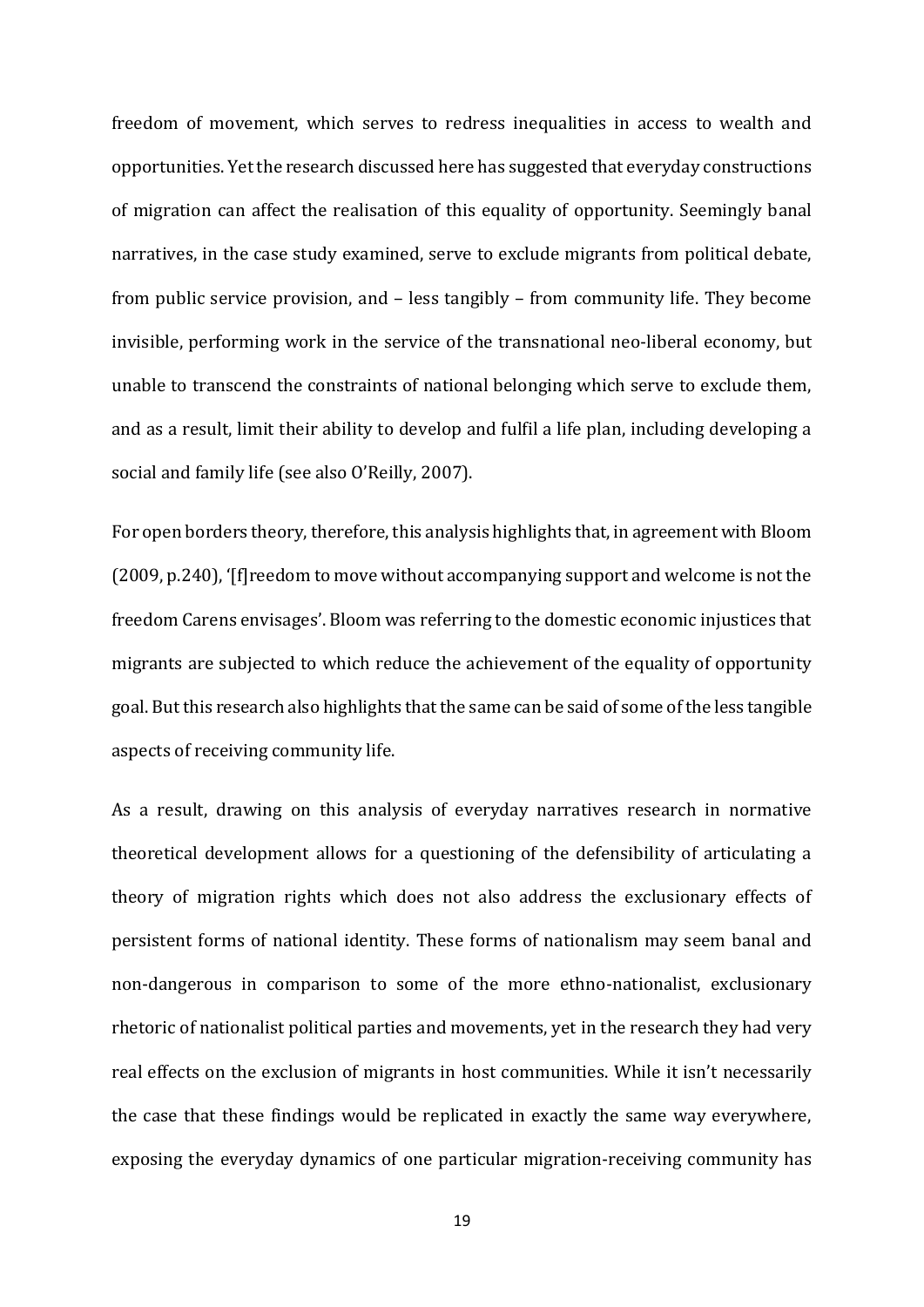suggested the importance of developing theory which is able to account for the challenges associated with nationalism arising for the implementation of migration rights in these local level settings.

Insights from this research, therefore, suggest that in arguing for unrestricted migration rights, theorists should also engage in normative work towards a post-national form of political integration which reframes citizenship and belonging within an interpretation of universal human rights rather than national belonging (cf. Habermas, 1995; Müller, 2007). This is because the open borders arguments of theorists such as Joseph Carens are challenged by persistent nationalism, and so as a result the equality of opportunity goal of freedom of movement may only be realised if open borders theorists are prepared to move out of the dominant nation-state framework to explore alternatives.

Arguing for freedom of movement as well as for a more 'post-national' form of political integration may offer a better means of securing the goals of freedom of movement while addressing the obstacles presented by persistent national loyalty. There are, of course, challenges in realising such post-national political integration; not least, the imposition of a new form of identity may be as unpopular for local communities as open borders migration. It is for this reason that I have, elsewhere, argued in favour of a postnationalism from the 'bottom up' (reference anonymised). It is not the purpose of this paper to defend such a position, but rather to highlight it as the outcome of normative theorising using insights from narratives drawn from everyday life. Similarly, it may also be the case that migration rights are better realised where they are accompanied by a normative account aimed at addressing global social inequalities which preserve the precarity of the migrant worker as economic commodity.

# **Conclusion**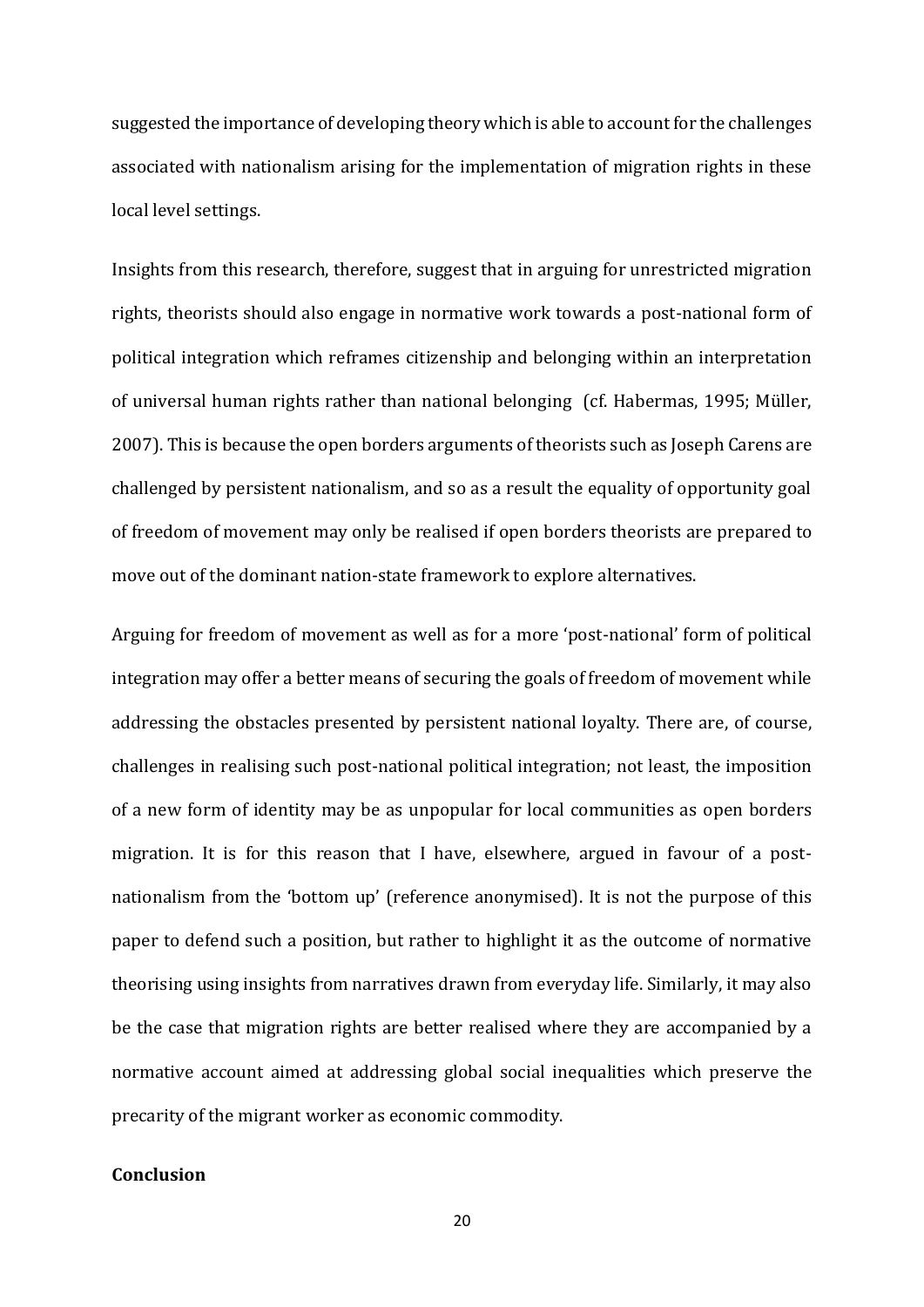The purpose of this article was to offer a methodological argument in favour of incorporating research on the everyday narratives of non-migrants into the normative theorisation of migration rights. The article has done so by exploring the kinds of insights which can be delivered through the incorporation of narrative research into normative theorising about migration rights, offering research into everyday narratives of nonmigrants found in an English rural community as an illustrative example.

The article set out the core migration rights literature which has tended not to engage with research into everyday narratives and then, through the example of research into the everyday narratives of non-migrants in an English rural community, highlighted how such research can provide valuable insights for use in theorising migration rights. Specifically, non-elite and banal narratives were found to construct obstacles to the full realisation of the equal opportunity goal of unrestricted migration in this context, which led to the claim that open borders migration rights cannot be robustly theorised in isolation and suggested the importance of theorising open borders alongside wider theories of post-national political integration which offer the scope to imagine political community beyond the nation-state framework which acts to restrict the full realisation of free movement rights.

At a broad level, the article has demonstrated that engaging with research into everyday narratives offers important opportunities to engage in normative theoretical development from the bottom up, engaging with the ideas and claims of ordinary people to fully appreciate the nature of the issue to be addressed and using this to develop robust moral principles. The research presented focused only on one particular case study and was not intended to claim generalisability, but rather to show how engaging with everyday experience of large scale international phenomena can aid the work on the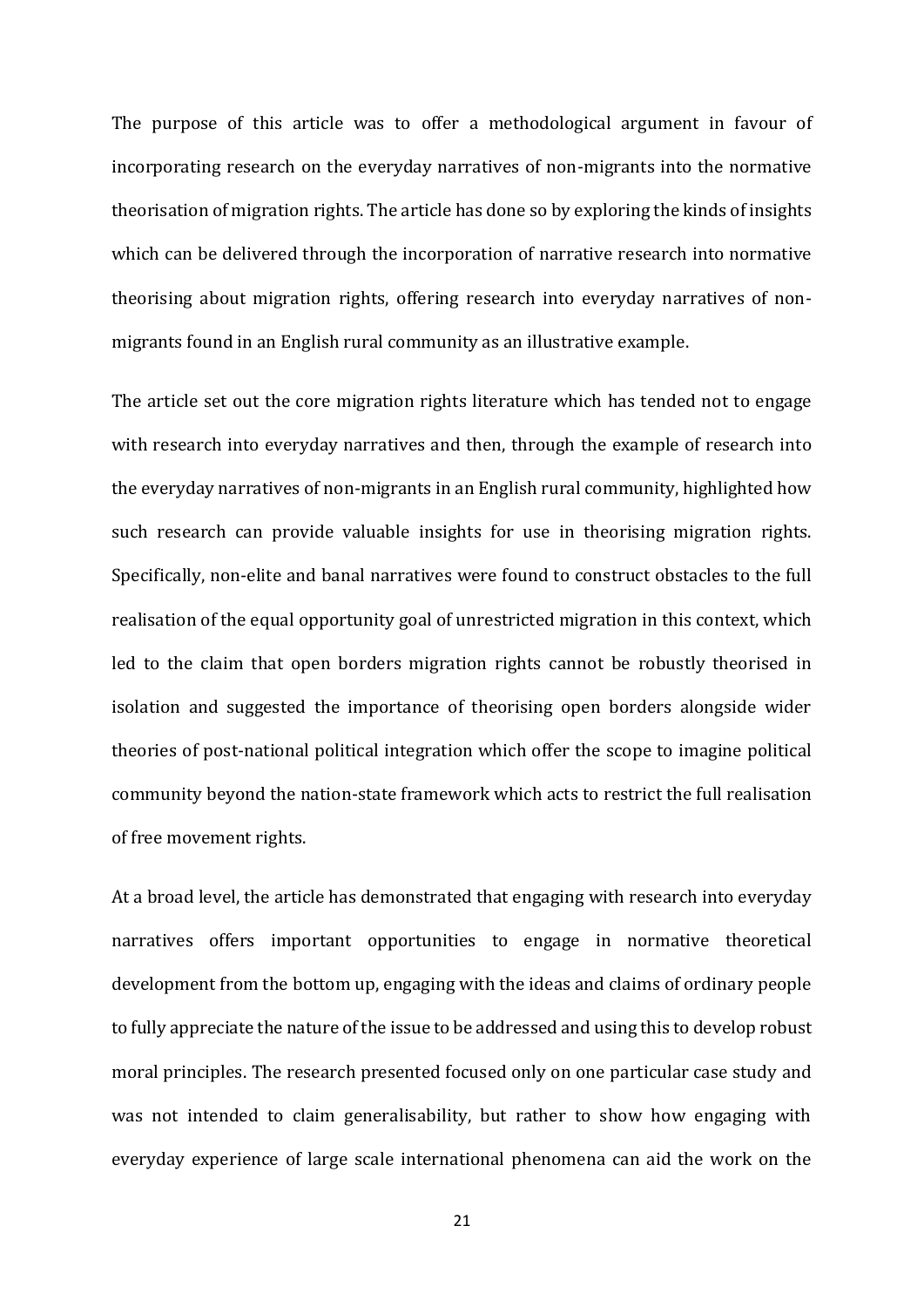theorist in developing a robust account of migration rights, by highlighted how the lived experience of international and global issues are affected by phenomena only observable at an everyday level.

There are grounds for some ontological debate about how appropriate the use of everyday narrative research is in relation to normative theoretical development which is intended to have more universalistic appeal. Yet in drawing on everyday narrative research in normative theorising, the purpose is not to 'prove' the existence of some social phenomenon but rather to expose and support the researcher's reflexive and iterative process of theorisation. As a result, the burden of proof resting on everyday narrative research in this field is significantly dampened, as the subjectivity of the theorist and their position on the inside of the phenomenon on which they are working are embraced. The use of everyday narrative research in normative theorising may, therefore and perhaps surprisingly given its claims to universalism, be less contentious than in other, more empirical fields of political science.

## **Acknowledgments**

I am grateful to Liam Stanley, Richard Jackson, Tendayi Bloom and the anonymous reviewers of this journal for helpful comments on previous drafts. I am also grateful to colleagues who attended the 'Borders and Boundaries' research seminar at Aston University on 25th February 2015 for insightful and productive discussion on an earlier version of the article.

## **About the Author**

Katherine Tonkiss is a Lecturer in Sociology and Policy at the School of Languages and Social Sciences, Aston University. She is interested in the ethics, practice and policy of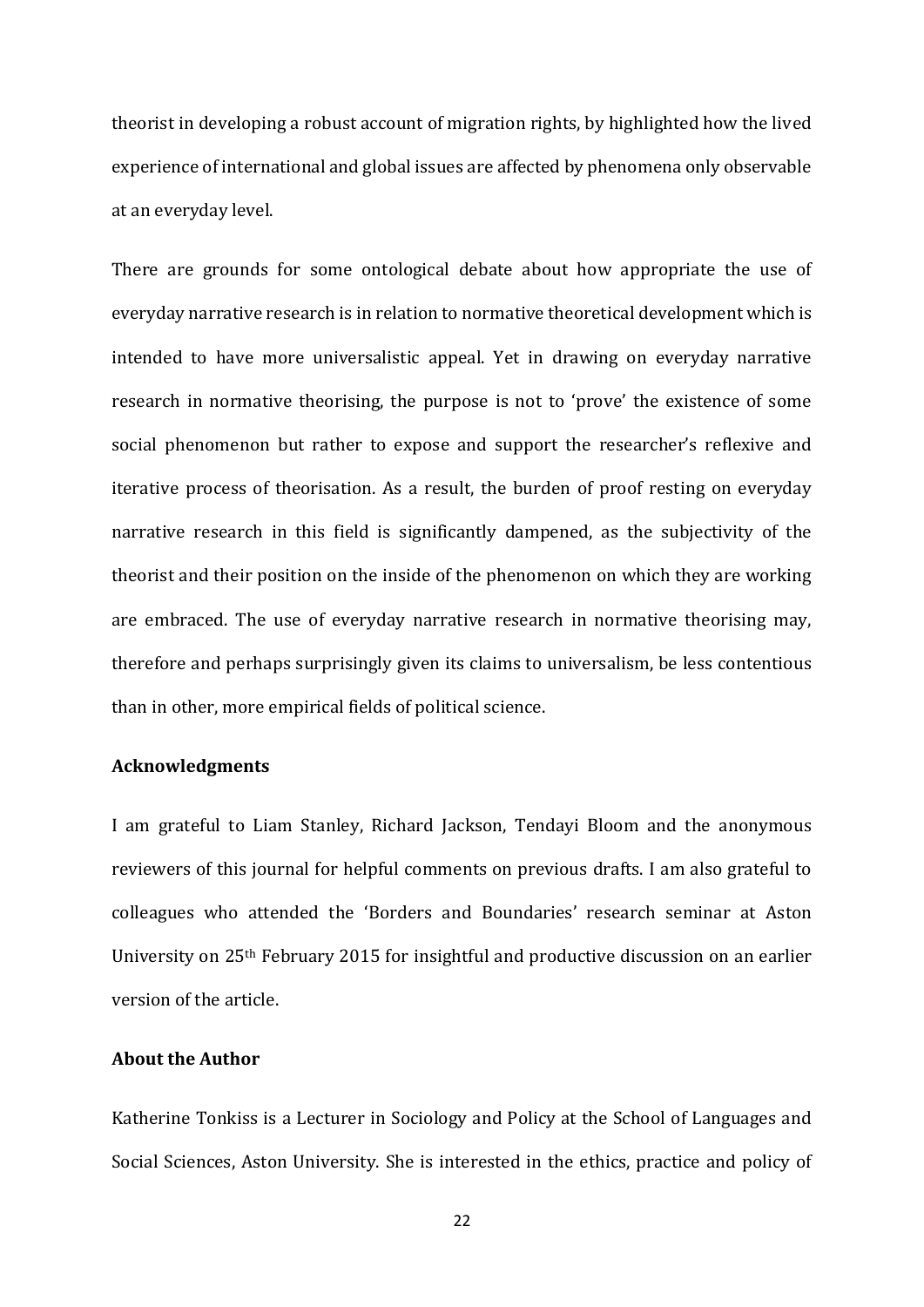immigration and citizenship. Her book, *Migration and Identity in a Post-National World*, was published in 2013. She is currently working on a British Academy-funded project examining migration policy-making in the UK and Australia. Contact: [k.tonkiss@aston.ac.uk.](mailto:k.tonkiss@aston.ac.uk)

# **References**

Abizadeh, A. (2008) 'Democratic Theory and Border Coercion: No Right to Unilaterally Control Your Own Borders, *Political Theory*, 36 (1), pp.37-65.

Ackerly, B.A. (2007) *Universal Human Rights in a World of Difference*, Cambridge: Cambridge University Press.

Anderson, B. (2010) 'Migration, Immigration Controls and the Fashioning of Precarious Workers', *Work Employment Society*, 24 (2), pp.300-317.

Armbruster, H, Rolb, C, and Meinhof, U.H. (2003) 'Imagining Europe: Everyday Narratives in European Border Communities', *Journal of Ethnic and Migration Studies*, 29 (5), pp.885- 899.

Balabanova, E. and Balch, A. (2010) 'Sending and Receiving: The Ethical Framing of Intra-EU Migration in the European Press', *European Journal of Communication*, 25 (4), pp.382- 397.

Balch, A. (2009) 'Labour and Epistemic Communities: The Case of 'Managed Migration' in the UK', *British Journal of Politics and International Relations*, 11, pp.613-633.

Billig, M. (1995) *Banal Nationalism*, London: Sage.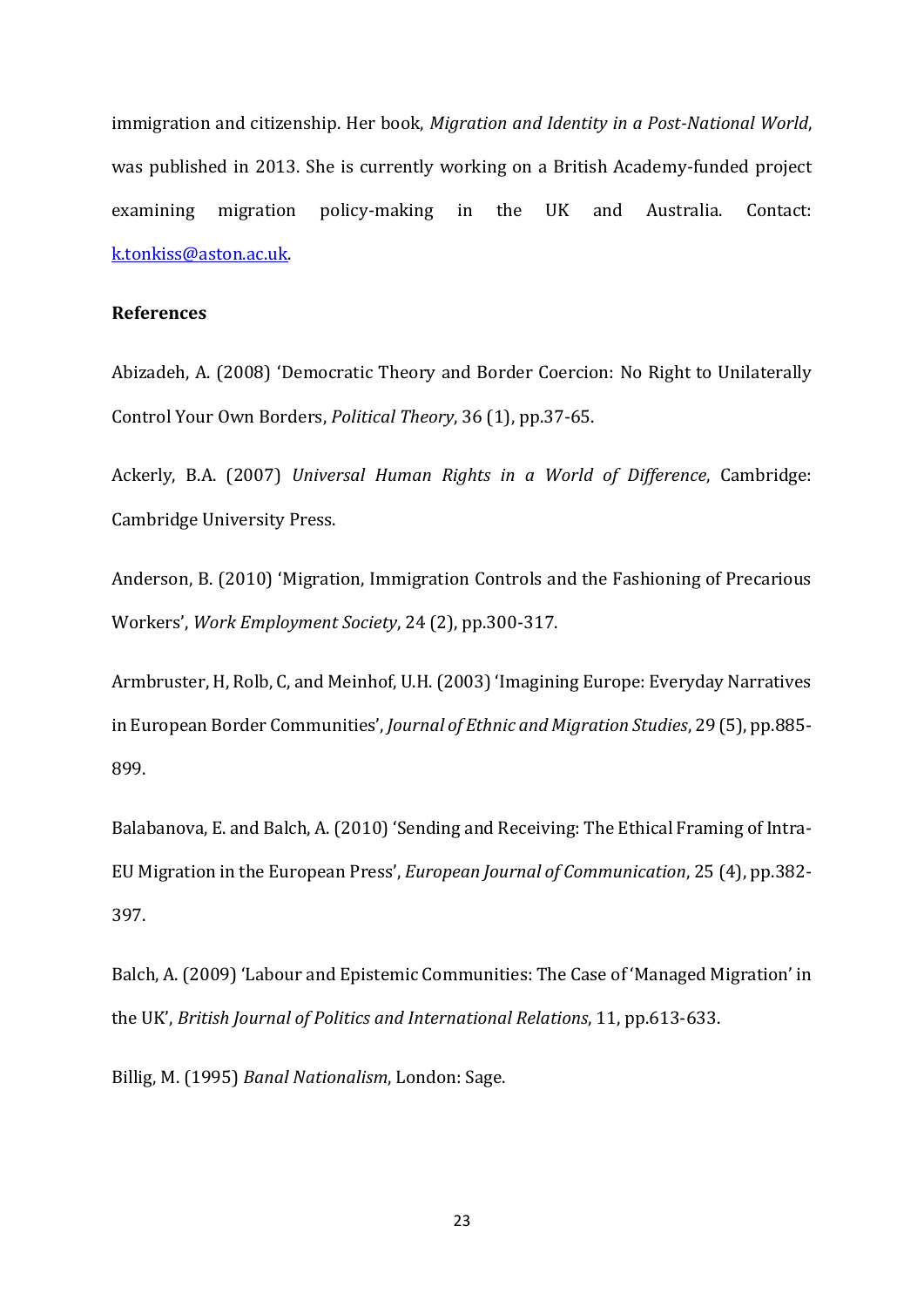Bloch, A, Sigona, N, and Zetter, R. (2011) 'Migration Routes and Strategies Among Young Undocumented Migrants in England: A Qualitative Perspective', *Ethnic and Racial Studies*, 34 (8), pp.1286-1302.

Bloom, T. (2009) 'Just Open Borders? Examining Joseph Carens' Open Borders Argument in Light of a Case Study of Recent Somali Migrants to the UK', *Journal of Global Ethics*, 5 (3), pp.231-243.

Brettschneider, M. (2002) *Democratic Theorising from the Margins*, Philadelphia: Temple University Press.

Cabrera, L. (2009) 'An Archaeology of Borders: Qualitative Political Theory as a Tool in Addressing Moral Distance', *Journal of Global Ethics*, 5 (2), pp.109-123.

Cabrera, L. (2010) *The Practice of Global Citizenship*, Cambridge: Cambridge University Press.

Carens, J. (1987) 'Aliens and Citizens: The Case for Open Borders', *The Review of Politics*, 49 (2), pp.251-273.

Carens, J. (1996) 'Realistic and Idealistic Approaches to the Ethics of Migration', *International Migration Review*, 30 (1), pp.156-170.

Carens, J. (2013) *The Ethics of Immigration*, Oxford: Oxford University Press.

Casey, L.P. (2010) 'Open Borders: Absurd Chimera or Inevitable Future Policy?', *International Migration*, 48 (5), pp.14-62.

Castles, D, and Miller, M.J. (2009) *The Age of Migration: International Population Movements in the Modern World*, Basingstoke: Palgrave Macmillan.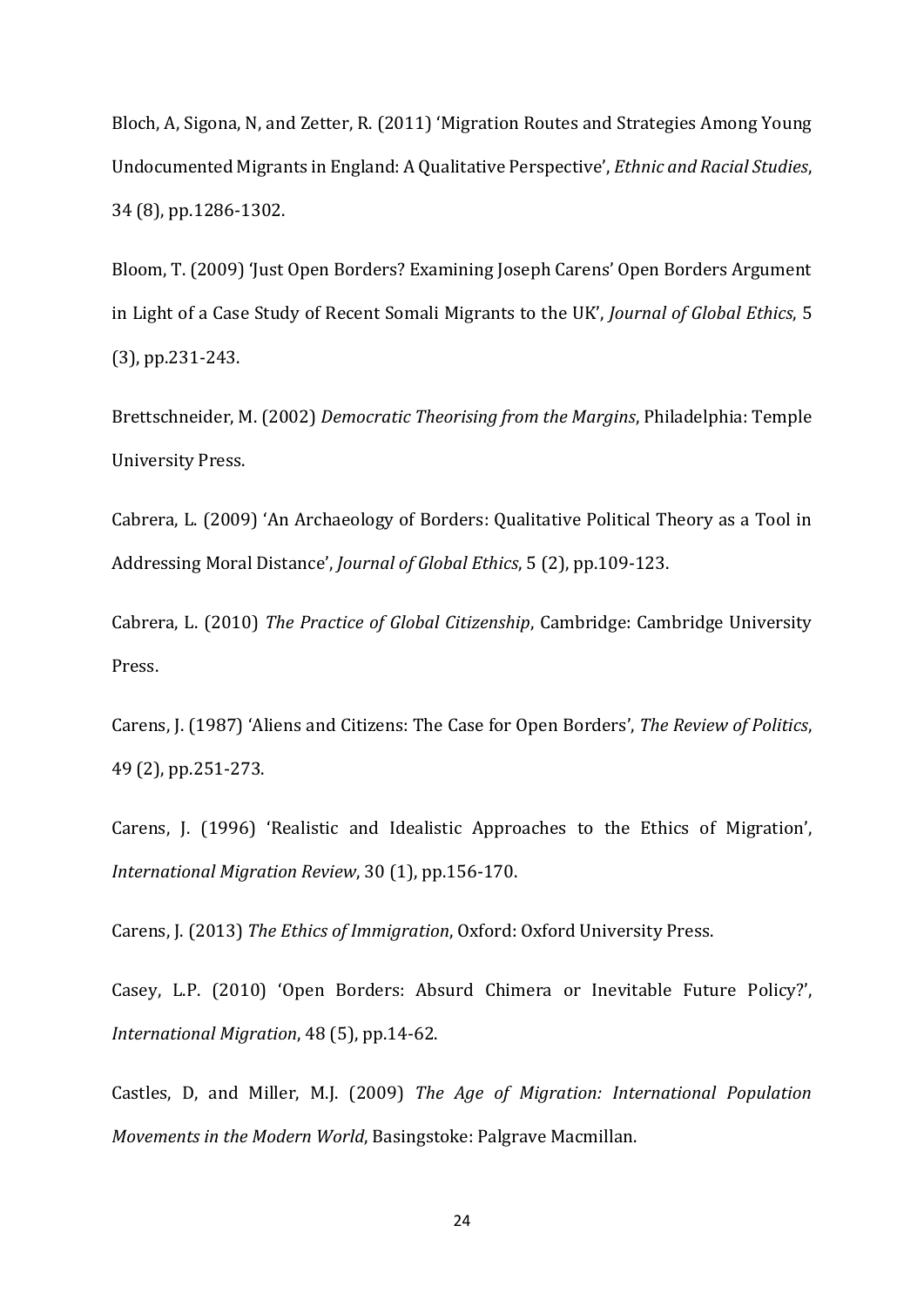Chakraborti, N. (2010) 'Beyond Passive Apartheid? Developing Policy and Research Agendas on Rural Racism in Britain', *Journal of Ethnic and Migration Studies*, 36 (3), pp.501-17.

Cole, P. (2000) *Philosophies of Exclusion: Liberal Political Theory and Immigration*, Edinburgh: Edinburgh University Press.

Daley, C. (2009) 'Exploring Community Connections: Community Cohesion and Refugee Integration at a Local Level, *Community Development Journal*, 44 (2), pp.158-171.

De Genova, N.P. (2002) 'Migrant 'Illegality' and Deportability in Everyday Life', *Annual Review of Anthropology*, 31, 419-447.

De Haas, H.(2005) 'Migration and Development: A Theoretical Perspective', *International Migration Review*, 44 (1), pp.227-264.

Doty, R.L. (2006) 'Fronteras Compasivas and the Ethics of Unconditional Hospitality', *Millennium: Journal of International Studies*, 35 (1), pp.53-74.

Dummett, M. (2004) 'Immigration', *Res Publica*, 10 (2), pp.115-122.

Eastmond, M. (2007) 'Stories as Lived Experience: Narratives in Forced Migration Research', *Journal of Refugee Studies*, 20 (2), pp.248-264.

Edkins, J. (2013) 'Novel Writing in International Relations: Openings for a Creative Practice', *Security Dialogue*, 44 (4), pp.281-297.

Ehrkamp, P. (2005) 'Placing Identities: Transnational Practices and Local Attachments of Turkish Immigrants in Germany', *Journal of Ethnic and Migration Studies*, 31 (2), pp.345- 364.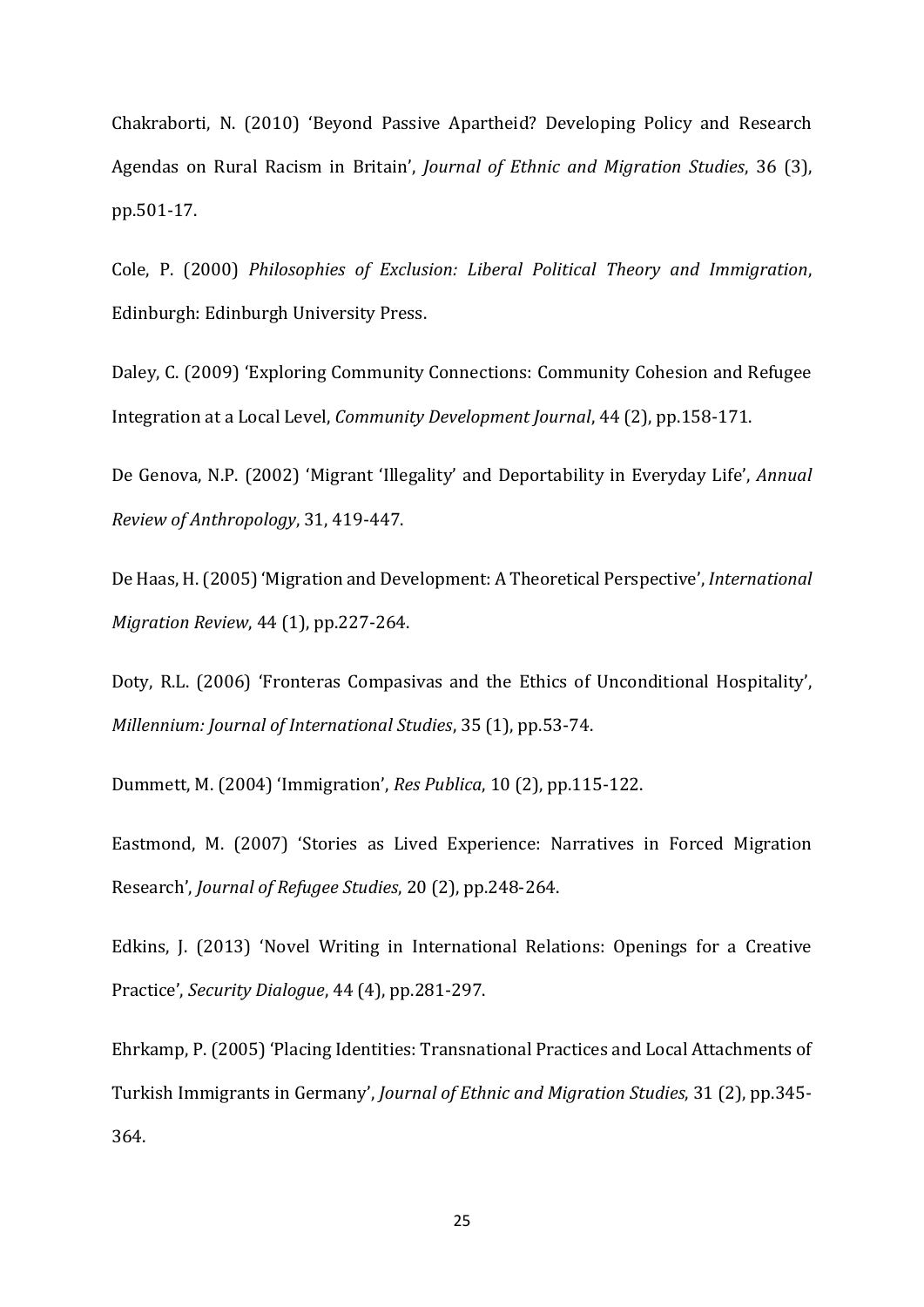European Union [EU] (2010) 'Consolidated Versions of the Treaty of European Union and the Treaty on the Functioning of the European Union', *Official Journal of the European Union*, 53 (2010/C 83/01).

Fox, J.E, and Jones, D. (2013) 'Migration, Everyday Life and the Ethnicity Bias', *Ethnicities*, 13 (4), pp.385-400.

Georgi, F. (2010) 'For the Benefit of Some: The International Organisation for Migration and its Global Migration Management', in Geiger, M, and Pecoud, A. (eds.) *The Politics of International Migration Management*, Basingstoke: Palgrave Macmillan, pp.45-72.

Grill, J. (2012) ''Going Up to England': Exploring Mobilities Among Roma from Eastern Slovakia', *Journal of Ethnic and Migration Studies*, 38 (8), pp.1269-1287.

Habermas, J. (1995) 'Citizenship and National Identity: Some Reflections on the Future of Europe', in Beiner, R. (ed.) *Theorising Citizenship*, Albany: SUNY Press, pp.255-82.

Hayter, T. (2004) *Open Borders: The Case Against Immigration Controls*, London: Pluto.

Herbert, J, May, J, Wills, J, Datta, K, Evans, T, and McIlwane, C. (2008) 'Multicultural Living? Experiences of Everyday Racism Among Ghanian Migrants in London', *Urban and Regional Studies*, 15 (2), pp.103-117.

Kehrberg, J.E. (2007) 'Public Opinion on Immigration in Western Europe: Economics, Tolerance and Exposure', *Comparative European Politics*, 6, pp.264-281.

Khosravi, S. (2010) *Illegal Traveller*, Basingstoke: Palgrave Macmillan.

Miller, D. (2000) *Citizenship and National Identity*, Cambridge: Polity Press. Müller, J.W. (2007) *Constitutional Patriotism*, Princeton: Princeton University Press.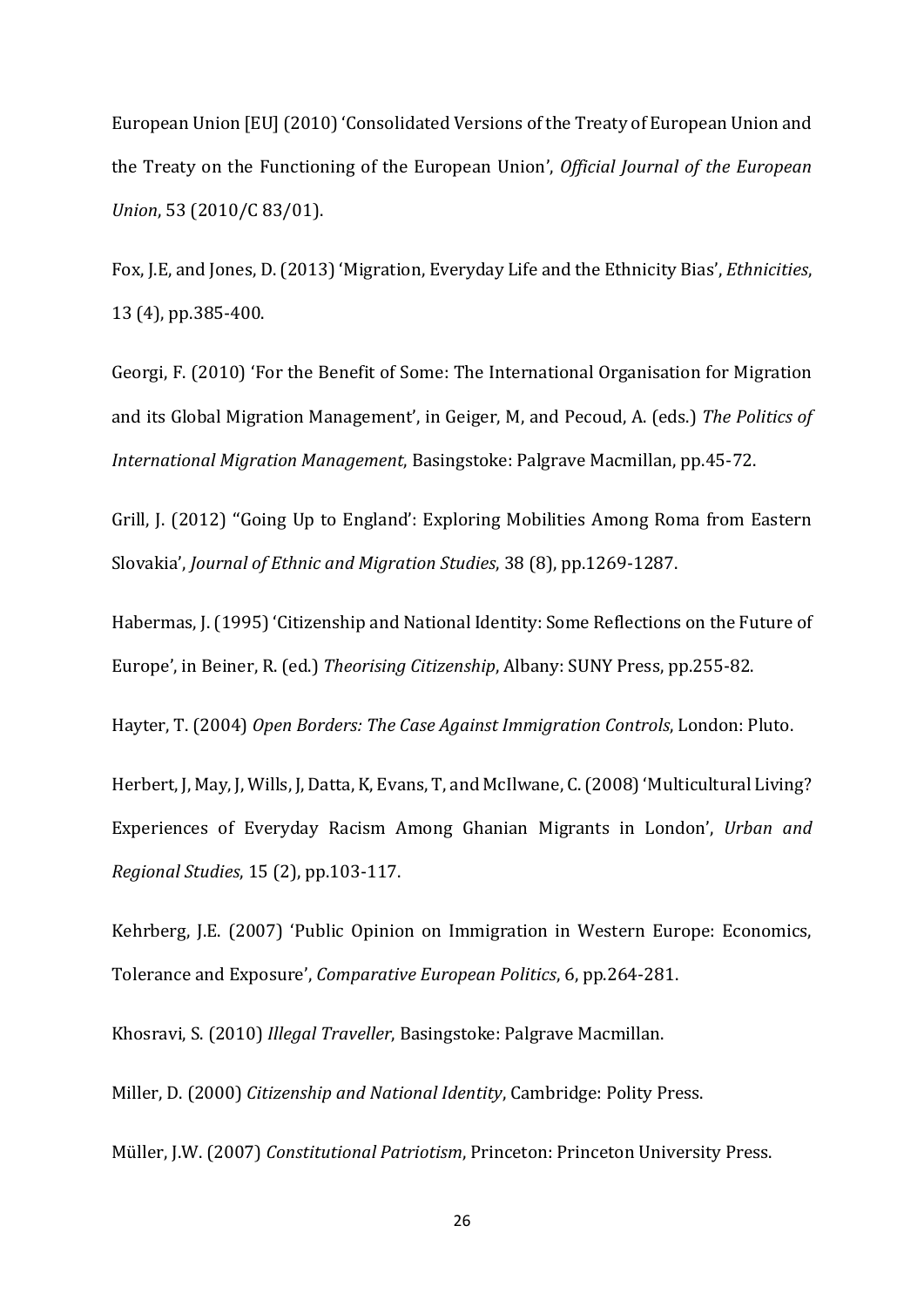Neal, S. (2002) 'Rural Landscapes, Representations and Racism: Examining Multicultural Citizenship and Policy-making in the English Countryside', *Ethnic and Racial Studies*, 25 (3), pp.442-61.

Neilson, B, and Rossiter, N. (2008) 'Precarity as a Political Concept, or, Fordism as Exception', *Theory Culture Society*, 25, pp.51-73.

Oelgemöller, C. (2011) 'Informal Plurilateralism: The Impossibility of Multilateralism in the Steering of Migration', *British Journal of Politics and International Relations*, 13, pp.110-126.

O'Reilly, K. (2007) 'Intra-European Migration and Mobility – enclosure dialectic', *Sociology*, 41 (2), pp.277-293.

Overbeek, H. (2002) 'Globalisation and Governance: Contradictions of Neo-Liberal Migration Management', *HWWA Discussion Paper,* no.174.

Preston, J. (2013) 'Number of Illegal Immigrants in the US May Be on the Rise Again, Estimates Say. *The New York Times* [online], 24th September. Available from: [http://www.nytimes.com/2013/09/24/us/immigrant-population-shows-signs-of](http://www.nytimes.com/2013/09/24/us/immigrant-population-shows-signs-of-growth-estimates-show.html)[growth-estimates-show.html](http://www.nytimes.com/2013/09/24/us/immigrant-population-shows-signs-of-growth-estimates-show.html) (Accessed 3rd February 2015).

Rawls, J. (1999 [1979]) *A Theory of Justice*, Cambridge, MA: Harvard University Press.

Robertson, S. (2014) 'Noncitizens in Contemporary Australia: Consumption, Contract and Resistance'. Paper presented at the ECPR general conference, 4th-6th September, Glasgow.

Rubio-Marin, R. (2000) *Immigration as a Democratic Challenge*, Cambridge: Cambridge University Press.

Schachar, A. (2009) *The Birthright Lottery*, Cambridge, MA: Harvard University Press.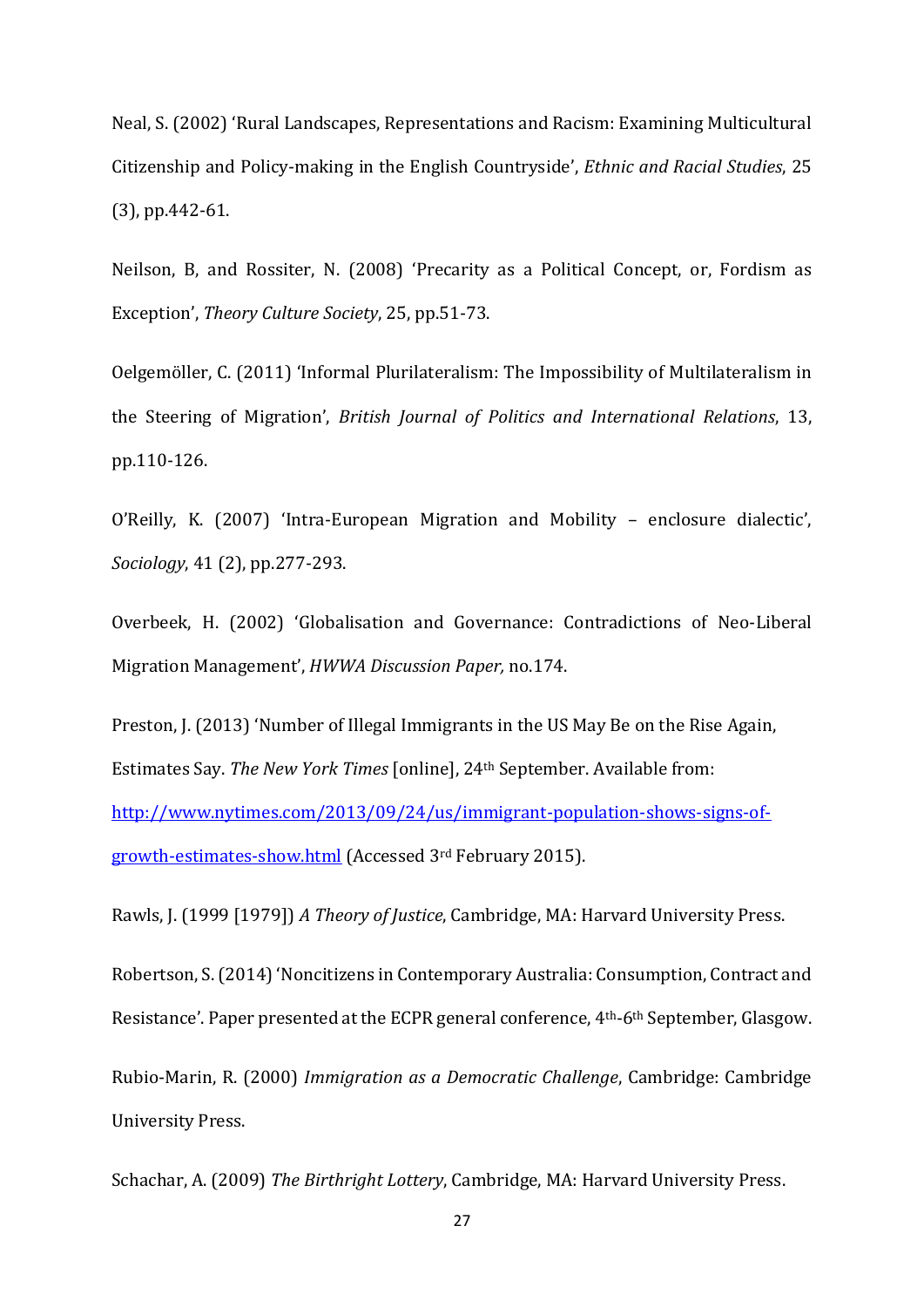United Nations [UN] (2013) Total International Migrant Stock [online]. United Nations Population Division. Available from

<http://www.un.org/en/development/desa/population/migration/data/index.shtml> [accessed 3rd February 2015].

United Nations High Commissioner for Refugees [UNHCR] (2013) War's Human Cost: UNHCR Global Trends 2013 [online]. UNHCR. Available from:

<http://www.unhcr.org/5399a14f9.html> [accessed 3rd February 2015].

Valentine, G, and Sadgrove, J. (2014) 'Biographical Narratives of Encounter: The Significance of Mobility and Emplacement in Shaping Attitudes Towards Difference', *Urban Studies*, 51 (9), pp.1979-1994.

Van den Anker, C. (2008) 'Human Rights in Iran: The Ethnography of 'Others' and Global Political Theory', *Journal of International Political Theory*, 4 (2), pp.265-282.

Verlinden (2010) 'Free Movement? On the Liberal Impasse in Coping With the Immigration Dilemma', *Journal of International Political Theory*, 6 (1), pp.51-72.

Vertovec, S. (2007) 'Superdiversity and its Implications', *Ethnic and Racial Studies*, 30 (6), pp.1024-1054.

Vrasti, W. (2010) 'Dr Strangelove, or How I Learned to Stop Worrying About Methodology and Love Writing', *Millennium: Journal of International Studies*, 39 (1), pp.79-88.

Walzer, M. (2008) 'The Distribution of Membership', in Pogge, T, and Moellendorf, D. (eds.) *Global Justice: Seminal Essays: Global Responsibilities Volume 1*, Minnesota: Paragon House, pp.145-77.